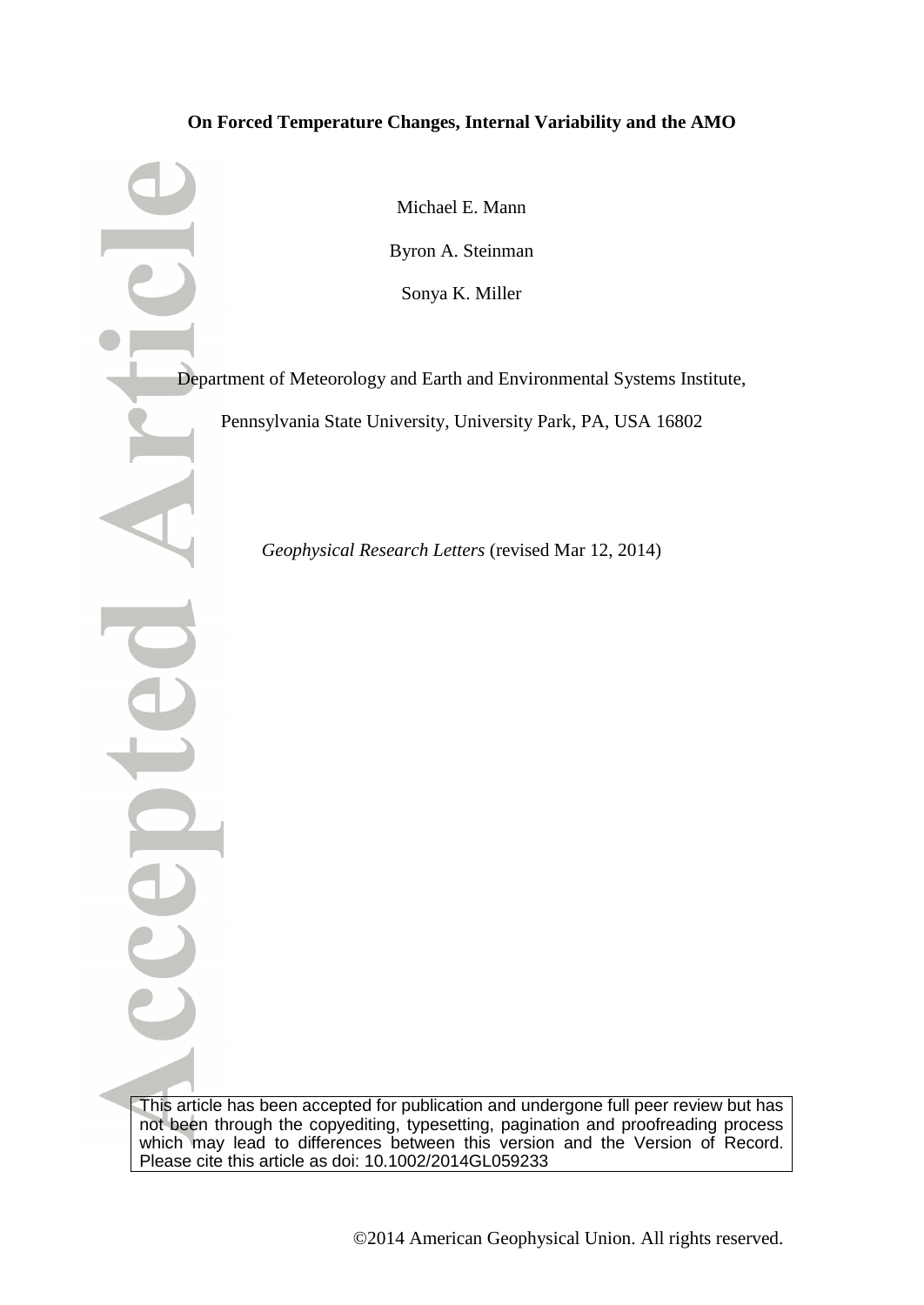#### **Abstract**

We estimate the low-frequency internal variability of Northern Hemisphere (NH) mean temperature using observed temperature variations, which include both forced and internal variability components, and several alternative model simulations of the (natural + anthropogenic) forced component alone. We then generate an ensemble of alternative historical temperature histories based on the statistics of the estimated internal variability. Using this ensemble, we show, firstly, that recent NH mean temperatures fall within the range of expected multidecadal variability. Using the synthetic temperature histories, we also show that certain procedures used in past studies to estimate internal variability, and in particular, an internal multidecadal oscillation termed the "Atlantic Multidecadal Oscillation" or "AMO", fail to isolate the true internal variability when it is *a priori* known. Such procedures yield an AMO signal with an inflated amplitude and biased phase, attributing some of the recent NH mean temperature rise to the AMO. The true AMO signal, instead, appears likely to have been in a cooling phase in recent decades, offsetting some of the anthropogenic warming. Claims of multidecadal "stadium wave" patterns of variation across multiple climate indices are also shown to likely be an artifact of this flawed procedure for isolating putative climate oscillations.

Keywords: AMO, climate oscillations, internal/forced variability, stadium waves

Index Terms: 1616, 3305, 4215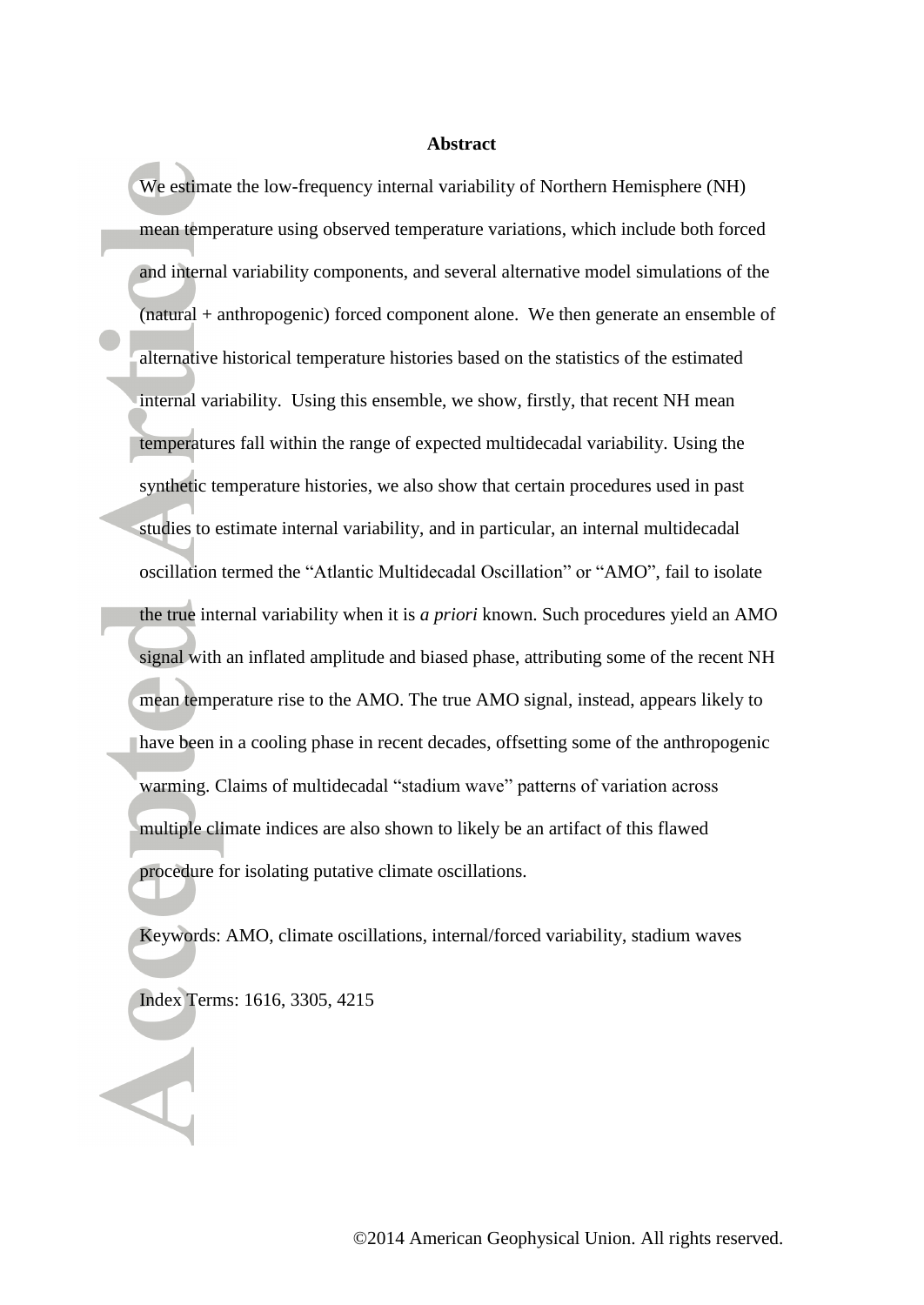### **1. Introduction**

Evidence for a multidecadal climate oscillation centered in the North Atlantic originated in work by Folland and colleagues during the 1980s [*Folland et al* 1984; 1986]. Additional support was provided in subsequent analyses of observational climate data [e.g. *Kushnir et al*, 1994]. The confident establishment of any lowfrequency oscillatory climate signal, however, was hampered by the limited (roughly one century) length of the instrumental climate record and the potential contamination of putative low-frequency oscillations by forced long-term climate trends. Subsequent work in the mid-1990s attempted to address these limitations. *Mann and Park* [1994;1996] used a multivariate signal detection approach to separate distinct longterm climate signals, while *Schlesinger and Ramankutty* [1994] employed climate model simulations to estimate and remove the forced trend from observations. These analyses provided further evidence for a multidecadal (50-70 year) timescale signal centered in the North Atlantic with a weak projection onto hemispheric mean temperature. *Mann et al* [1995] presented evidence based on the analyses of paleoclimate proxy data that such a signal persists several centuries back in time.

Meanwhile, climate model simulations by *Delworth et al* [1993; 1997] demonstrated the existence of an internal multidecadal oscillation associated with the North Atlantic meridional overturning circulation ("AMOC") and coupled ocean-atmosphere processes in the North Atlantic. *Delworth and Mann* [2000] provided consistent evidence across instrumental observations, paleoclimate data, and coupled model simulations, for the existence of a distinct multidecadal climate mode. This mode was subsequently termed the "Atlantic Multidecadal Oscillation" ("AMO") in *Kerr* [2000]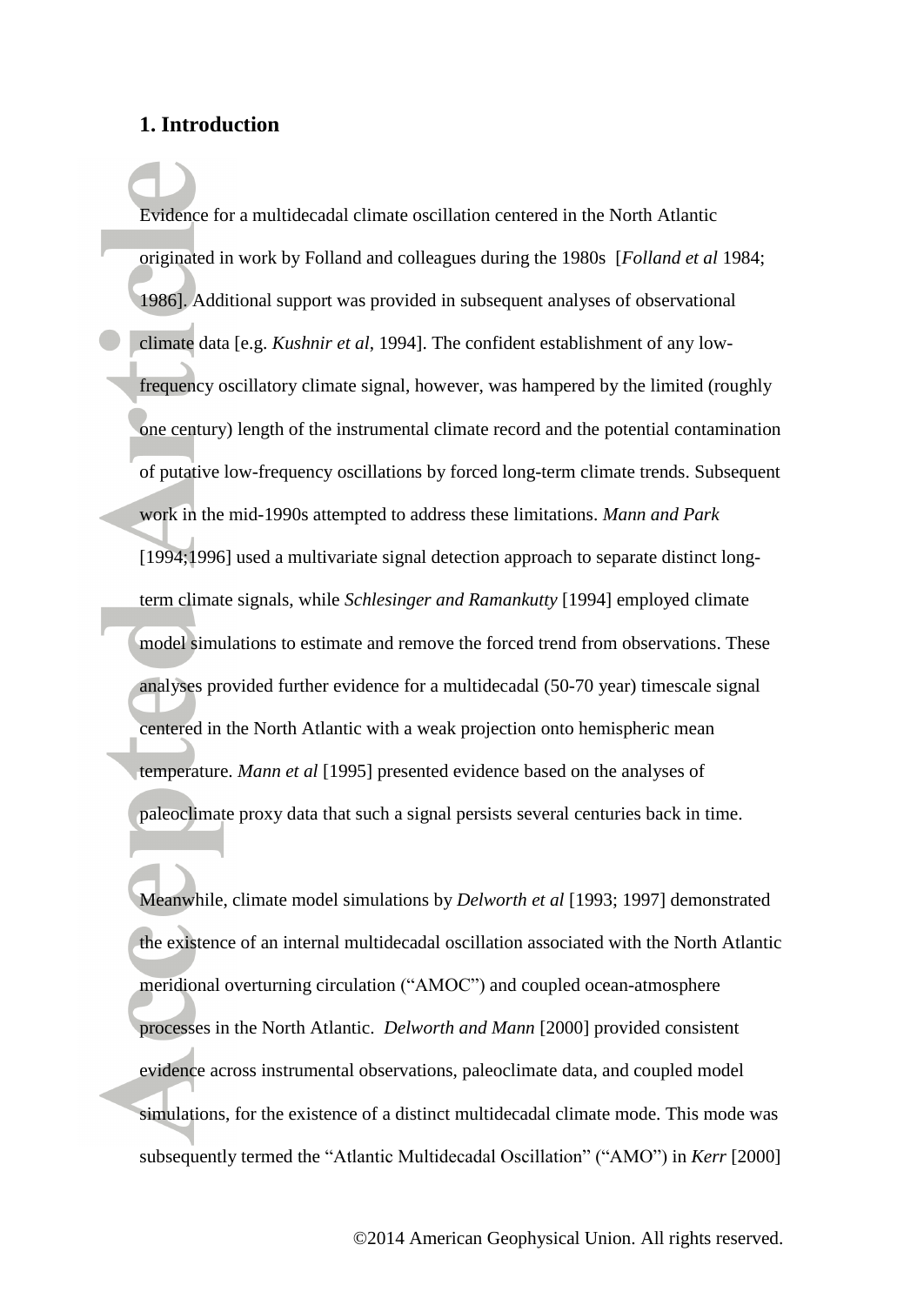[the term was coined by M. Mann in an interview with Kerr—see *Mann,* 2012]. In this article, we reserve the term AMO to denote such an internal, multidecadal timescale oscillation.

In most studies, the AMO surface temperature signal is found to be concentrated in the high latitudes of the North Atlantic, while the projection onto Northern Hemisphere (NH) mean temperature is modest. *Knight et al* [2005] demonstrated the existence of an AMO signal in a 1400 year control simulation of the Hadley Centre (HadCM3) coupled model with peak temperature variations approaching  $0.5\degree$ C in the high latitudes of the North Atlantic, but with an NH mean amplitude of only  $\sim 0.1^{\circ}C$ . The signal in the *tropical* North Atlantic was also found to be only  $\sim 0.1^{\circ}C$  in peak amplitude.

Some analyses have argued for a substantially larger expression of the AMO in NH mean temperature and/or tropical Atlantic temperatures [e.g. *Enfield et al*, 2001; *Goldenberg et al*, 2001; *Wyatt et al* 2012; *Wyatt and Curry*, 2013]. These studies employed what we will henceforth refer to as the "Detrended-AMO" approach: the AMO signal was defined as the low-frequency component that remains after linearly detrending surface temperatures. Other studies, however, have demonstrated likely artifacts of that procedure [*Trenberth and Shea*, 2006; *Mann and Emanuel*, 2006; *Delworth et al*, 2007; *Ting et al,* 2009]. For example, *Mann and Emanuel* [2006] show that such a procedure misattributes at least part of the forced cooling of the NH by anthropogenic aerosols during the 1950s-1970s (especially over parts of the North Atlantic) to the purported down-swing of an internal "AMO" oscillation. A number of climate modeling studies support their finding [*Santer et al*, 2006; *Booth et al*, 2012;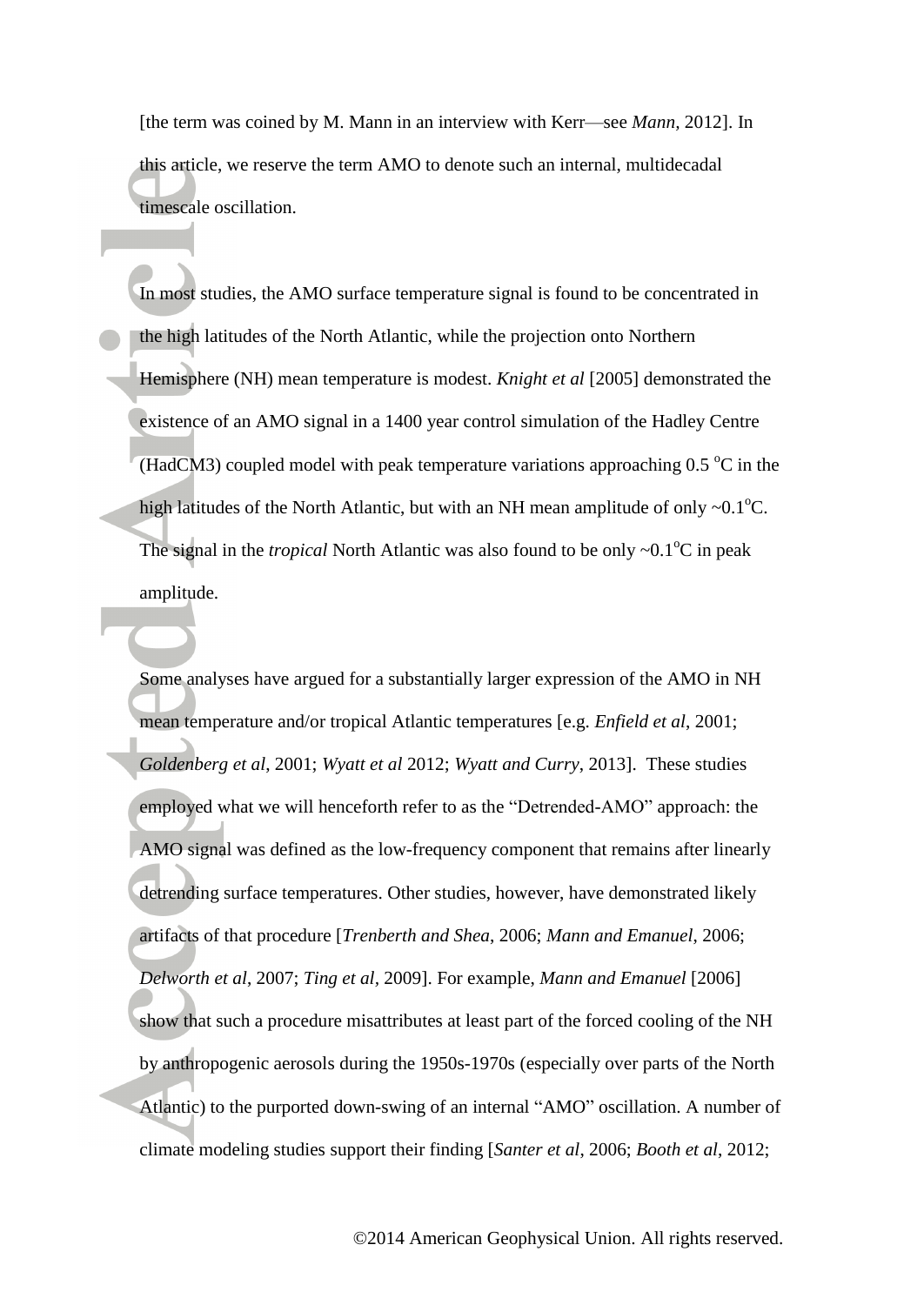*Evan*, 2012; *Dunstone et al*, 2013], though the precise role that anthropogenic aerosols have played in recent decades continues to be debated in the literature [*Koch et al,* 2011*; Carslaw et al*, 2013; *Stevens*, 2013].

In this study, we take a different approach to diagnosing the expression of the AMO. Noting that previous studies have established that the AMO, while centered in the North Atlantic, projects onto Northern Hemisphere mean temperature, we focus specifically on its hemispheric projection. This eliminates the need for more complex spatiotemporal signal detection approaches [e.g. *Mann and Park*, 1994; *Delworth and Mann*, 2000], though it precludes drawing inferences about the regional AMO footprint. Like *Schlesinger and Ramankutty* [1994], we use model estimates of the forced trend in NH mean temperature. We account, however, for key natural (solar and volcanic) radiative forcings not included in that former study. Moreover, we use the procedure to assess the potential bias of certain approaches for detecting and defining an AMO signal. Estimating the internal variability ("AMO") component by differencing the observed and estimated forced historical NH temperature variations (henceforth the "Differenced-AMO" approach), we construct a simple statistical model for the internal variability. We then produce a set of alternative internal variability realizations and, accordingly, an ensemble of plausible synthetic NH mean temperature histories.

Using this ensemble, we firstly investigate the issue [e.g. *The Economist*, 2013; *Allen et al*, 2013] of whether temperature changes over the past decade fall within the range of expected low-frequency natural variability. Then by knowing the true "AMO" signal for each of the synthetic temperature histories, we are able to test the ability of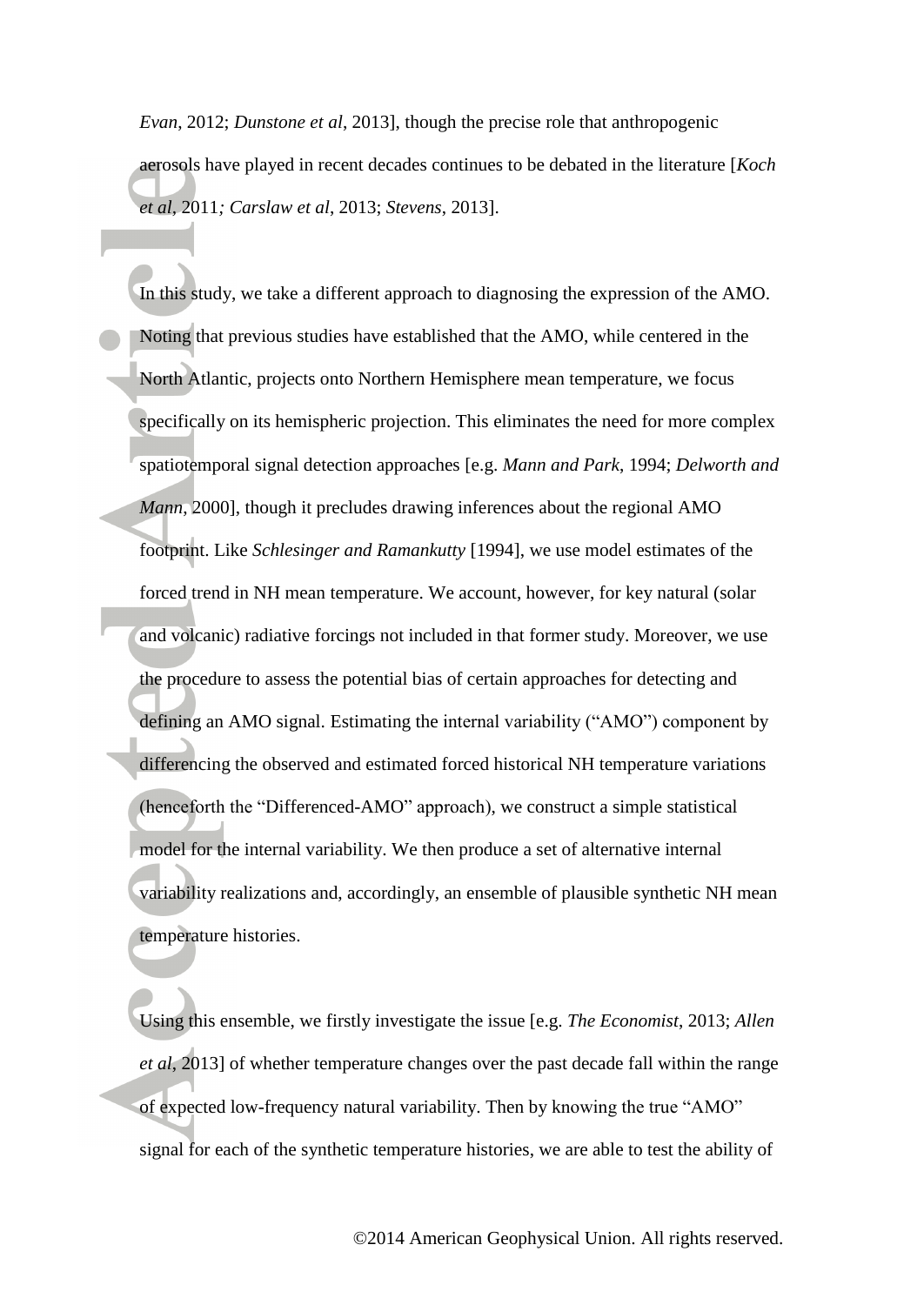the Detrended-AMO approach to recover that signal. Finally, we examine the related "stadium wave" hypothesis of Wyatt and collaborators [*Wyatt et al* 2012; *Wyatt and Curry*, 2013], wherein a series of climate indices are analyzed for AMO behavior via the Detrended-AMO approach, and are interpreted as providing evidence for a coherent multidecadal oscillation propagating through the global climate system.

# **2. Methods**

We employed a simple zero-dimensional Energy Balance Model ("EBM" —see e.g. *North et al* [1981]) of the form:

$$
C dT/dt = S(1-\alpha)/4 + F_{RAD} - A-BT
$$

to estimate the forced response of the Northern Hemisphere mean temperature to natural (volcanic and solar) and anthropogenic (well-mixed greenhouse gases and Northern Hemisphere mean tropospheric aerosol) radiative forcing [see *Mann* 2011; *Mann et al* 2012].

*T* is the temperature of Earth's surface (approximated at the surface of a 70 m depth mixed layer ocean covering 70% of Earth's surface area).  $C = 2.08 \times 10^8$  J K<sup>-1</sup>m<sup>-2</sup> is an effective heat capacity that accounts for the thermal inertia of the mixed layer ocean.  $S \approx 1370$  Wm<sup>-2</sup> is the "solar constant" and  $\alpha$ =0.3 is the effective surface albedo. The linear "gray body" approximation *LW=A*+*BT* was used to model outgoing long-wave radiation, where the choice of *B* dictates the equilibrium climate sensitivity (ECS)  $\Delta T_{2xCO2}$ . For the purpose of the analyses here, we adopted a mid-range IPCC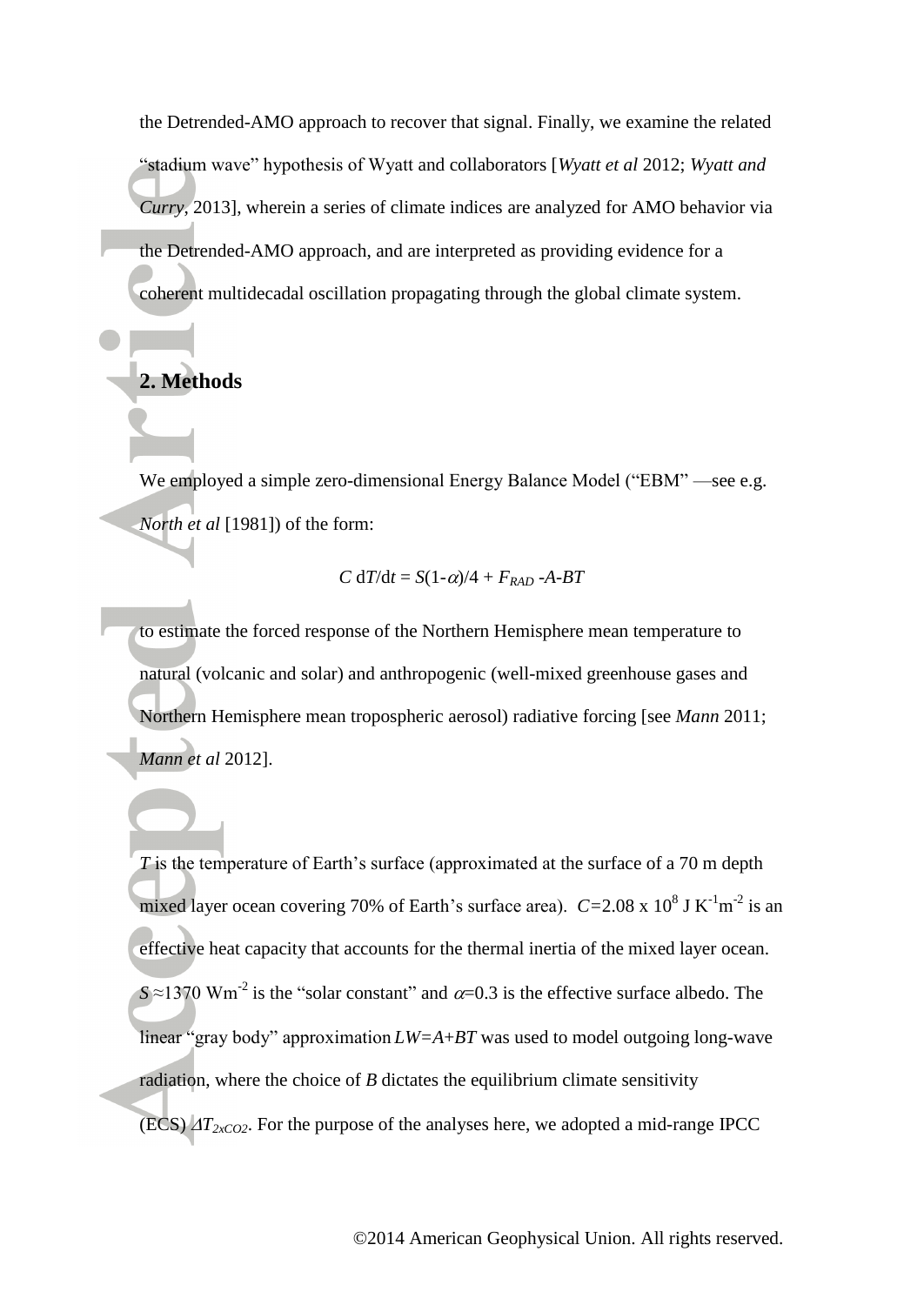[*Flato et al*, 2013] ECS of  $\Delta T_{2xCO2} = 3.0 \degree \text{C}$  (*B*=1.25 Wm<sup>-2</sup>), but similar results (see Supplementary Information) are achieved for a broad range of ECS values.

*F* is the anthropogenic radiative forcing which includes long-wave forcing by wellmixed anthropogenic greenhouse gases as well as short-wave forcing by anthropogenic tropospheric aerosols. The latter forcing is particularly uncertain, owing to uncertainties (non-linear interactions) in indirect effects, and the difficulties of separating anthropogenic and natural aerosol forcing [see *Koch et al,* 2011; *Booth et al*, 2012; *Evan*, 2012; *Dunstone et al*, 2013; *Carslaw et al*, 2013; *Stevens*, 2013]. We thus test the sensitivity of our results to a broad range of estimated aerosol Effective Radiative Forcing ("ERF") estimates, as discussed below. Volcanic aerosol forcing and changes in solar output are represented as associated variations in *S*, with quantitative estimates of radiative forcing derived from geophysical evidence from ice cores and sunspot data respectively, under certain scaling assumptions. See Supplementary Information for further details.

The best fit to the observational NH series (82% variance explained) is achieved using an aerosol scaling factor of 1.2 (i.e. assuming that indirect aerosol forcing increases ERF by 20% relative to the direct forcing), linear scaling of volcanic optical depth with aerosol deposition, and a 0.25% Maunder Minimum-present solar forcing scaling assumption. These are the standard settings for the EBM experiments. Our main findings, however, are robust with respect to a range of values for these parameters. Additional experiments investigating the sensitivity of the results to the particular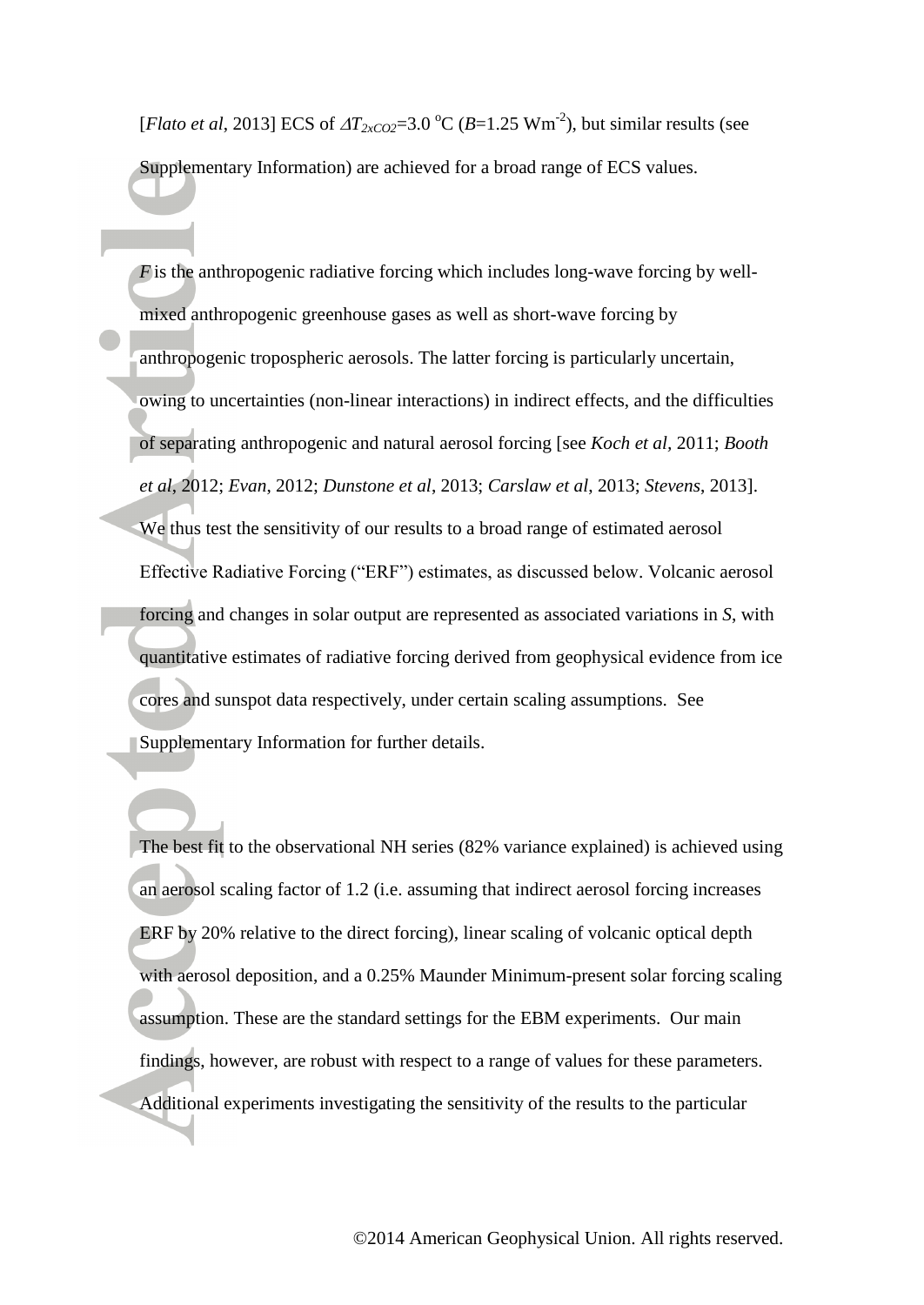forcing estimates used and aerosol scaling are provided in Supplementary

Information.

The aforementioned EBM experiments have some important limitations. For example, the EBM does not account for potential changes in the flux of heat into the deep ocean, something that competes with both ECS and aerosol ERF in determining the response of surface temperatures to historical radiative forcing changes. We have thus, in addition, analyzed a comprehensive ensemble of state-of-the-art climate model simulations provided by the Coupled Model Intercomparison Project Phase 5 (CMIP5) historical simulation experiments [*Stocker et al*, 2013]. Estimates of the forced component of NH mean temperature were derived by averaging over large ensembles of independent realizations, such that the internal variability component approaches zero amplitude. We used both a sizeable ensemble (*N*=24) of simulations from one particular coupled model (GISS E2-R) and the even larger full CMIP5 multi-model ensemble (*N*=163 total realizations, *M*=40 models), henceforth referred to as "CMIP5-GISS" and "CMIP5-Full" respectively. The GISS-E2-R simulations all include aerosol indirect effects, and our analyses using the CMIP5-GISS ensemble thus uniformly accounts for the role of aerosol indirect effects on historical temperature trends. A logical extension of the present analysis would nonetheless involve stratifying the full CMIP5 multimodel ensemble with respect to treatment of aerosol indirect effects to more fully assess the robustness of our findings with regard to assumptions regarding aerosol indirect effects.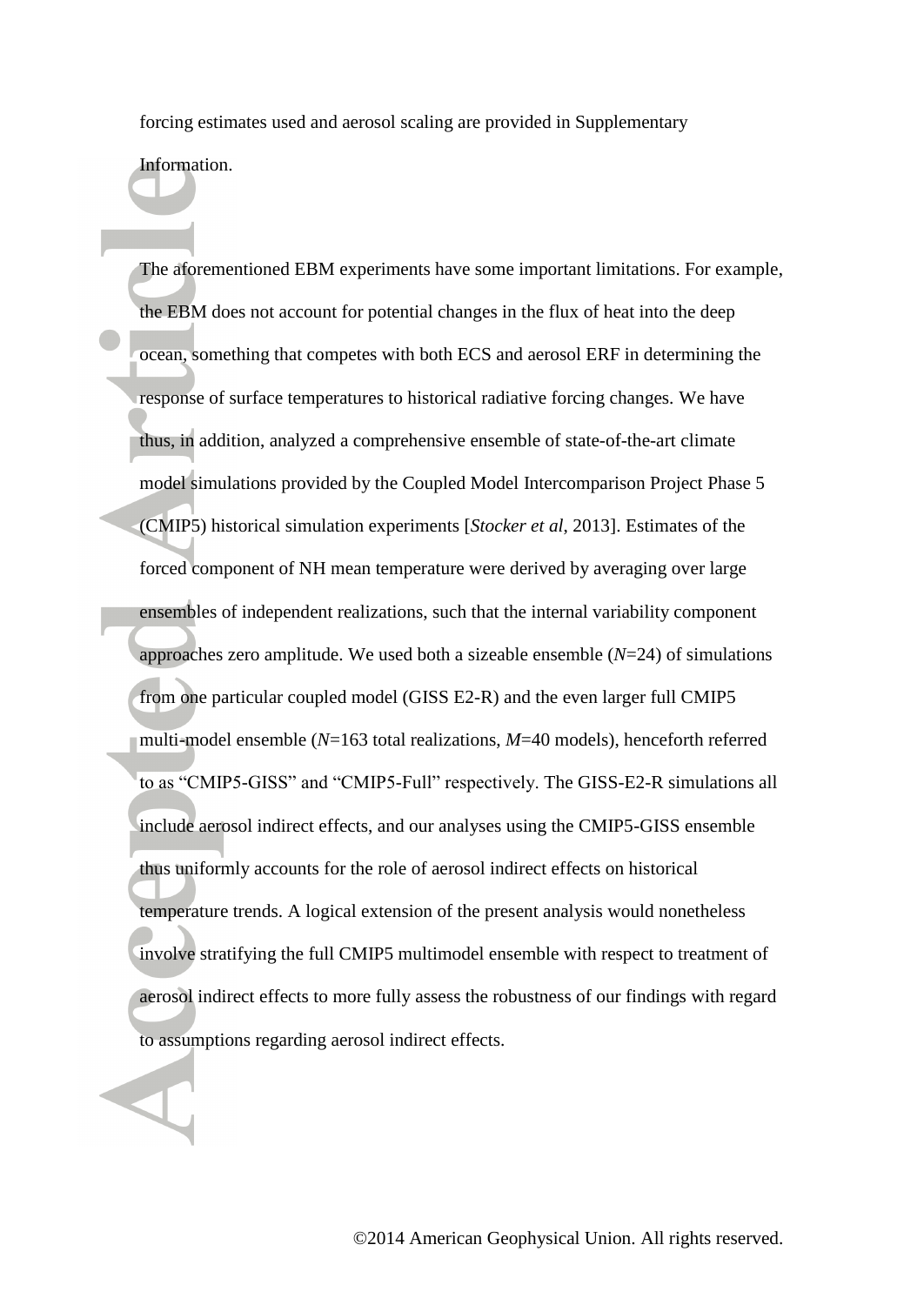We estimate the unforced, internal variability through the semi-empirical Differenced-AMO approach discussed above, and introduced by *Schlesinger & Ramankutty* [1994]: We simply subtract the estimate (EBM, CMIP5-GISS, or CMIP5-Full) of the forced component from the actual observational [*Brohan et al*, 2006; updated to present] NH mean annual temperature series. We then define the "AMO" signal as the multidecadally (50 year) low-passed component of this residual series [employing the optimal smoothing method of *Mann*, 2008 (see Supplementary Information)].

We generate an ensemble of alternative internal variability realizations via a Monte Carlo approach, producing random  $AR(1)$  "red noise" realizations that preserve the amplitude and first-order autocorrelation of the empirically-estimated internal variability series described above. We use only the pre-1998 data in this procedure so that the null distribution is independent of any temperature information for the past 15 years. For each of the internal variability realizations, there is a corresponding surrogate NH mean series defined by adding the model-estimated forced component to the internal variability surrogate. The true "AMO" series for that surrogate is defined as the multidecadal low-passed component of the internal variability component alone. We also estimate the AMO component using the Detrended-AMO approach discussed earlier, wherein the NH mean series is linearly detrended, and the "AMO" is defined as the low-frequency (50 year low-pass filtered) component of the residual. Note that the use of simple red noise represents an extremely conservative null hypothesis, since the true AMO signal [e.g. *Delworth and Mann*, 2000] is argued to be a narrowband 50-70 year oscillation, rather than simple low-frequency red noise.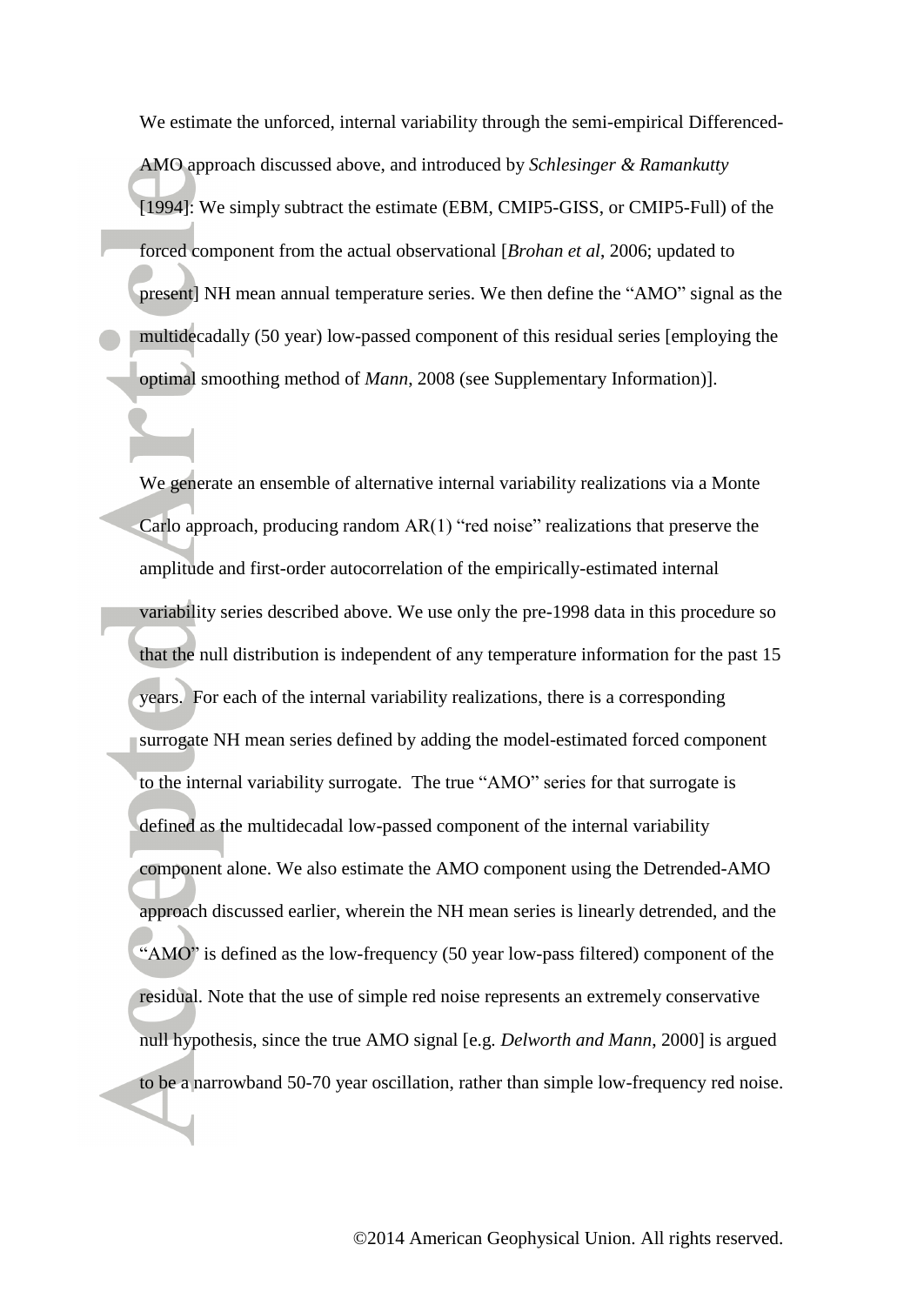To investigate the supposed phenomenon of an AMO "stadium wave" among teleconnection indices, we apply the Detrended-AMO approach to a set of five synthetic climate indices constructed to each have a modest correlation with NH mean temperature (using the model NH mean temperature series). In each case, we add to the NH mean series an independent realization of Gaussian white noise with an amplitude that yields a correlation  $(r=0.5)$  with the NH mean series similar to that found empirically among Northern Hemisphere teleconnection indices [*Hurrell*, 1996]. The use of independent noise realizations reflects the null hypothesis that the various climate indices are impacted by different noise processes, and have only the underlying forced signal in common.

All raw data, ©Matlab code, and results from our analysis are available at the supplementary website:

http://www.meteo.psu.edu/~mann/supplements/GRL\_AMO14

# **3. Results and Discussion**

**3.1. Modeled vs. Observed Northern Hemisphere mean temperature** 

In Figure 1, we compare the model (EBM, CMIP5-GISS, and CMIP5-Full) estimates of the purely forced component of Northern Hemisphere temperature from AD 1850 present. We also show an ensemble of five NH mean surrogates produced using the EBM simulation and five different noise (i.e. internal variability) realizations. The HadCRUT4 [*Brohan et al*, 2006] and GISTEMP [*Hansen et al,* 2006] instrumental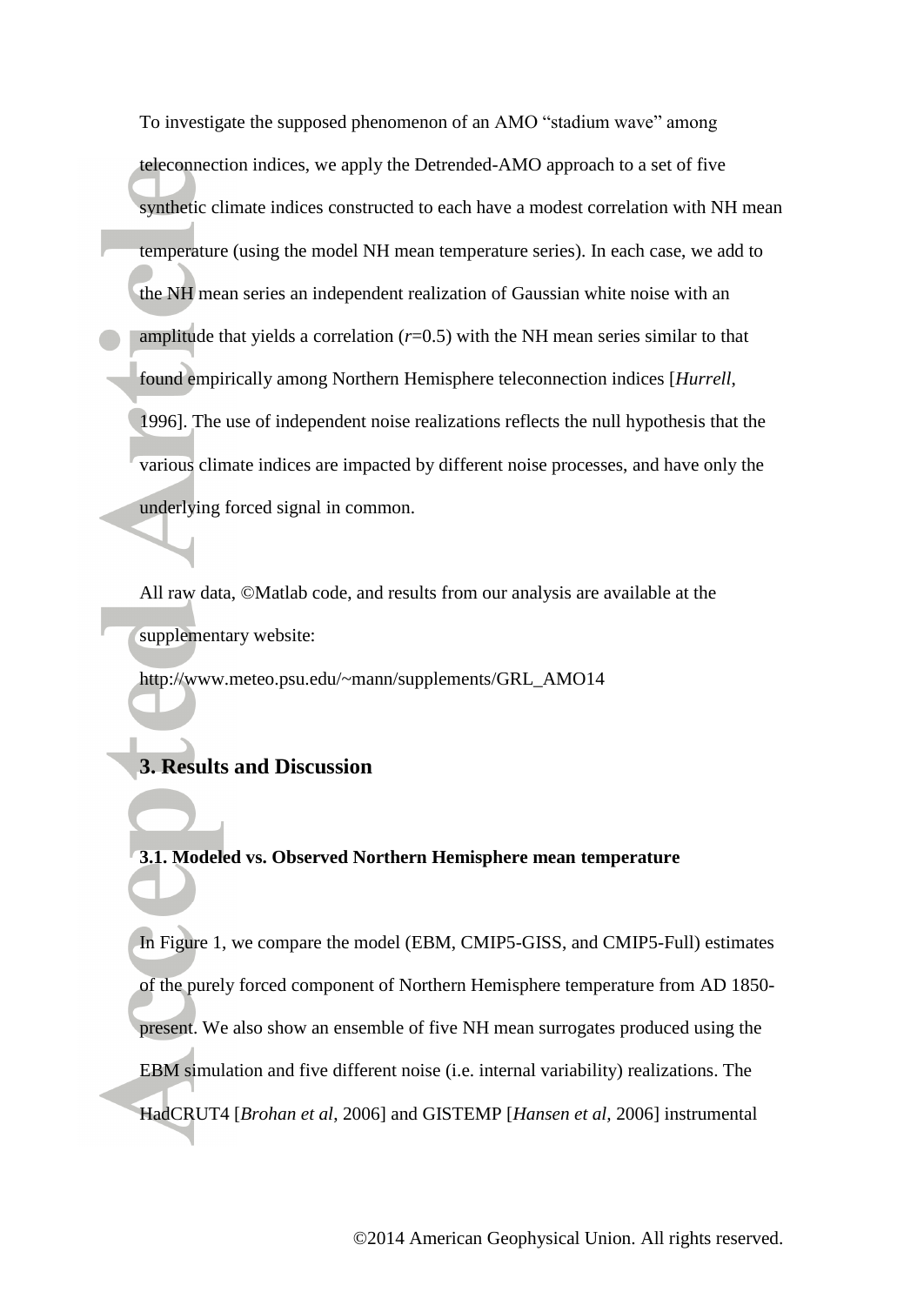NH annual mean (land+ocean) surface temperature series through AD 2012 are shown for comparison.

It is apparent that the most recent decade is well within the ensemble spread. As we have assumed a mid-range IPCC value of equilibrium climate sensitivity in the EBM experiments, this latter observation argues against the notion that the slower rate of warming over the past decade requires [e.g. as argued in *The Economist*, 2013] any lowering of canonical ECS estimates. It is, instead, entirely consistent with the expected level of multidecadal noise. Similar results are obtained (a) in other noise ensembles, (b) varying the equilibrium climate sensitivity (ECS) over a wide range, (c) using alternative aerosol ERF estimates, (d) varying aerosol scaling, (e) using various alternative estimates of natural radiative forcing and (f) using CMIP5 model estimates (both CMIP5-GISS and CMIP5-Full) in place of the EBM estimates (Supplementary Information).

### **3.2. Hemispheric AMO Influence**

In Figure 2 we show the estimated true historical realization of internal variability in NH mean temperature, based on the Differenced-AMO approach (differencing the observations and the model-estimated forced temperature series) using the EBM (Fig 2a), CMIP5-GISS (Fig 2b) and CMIP5-Full (Fig 2c) estimates of forced temperature change. Also shown are the multidecadally-smoothed versions of the series, which serve as estimates of the true NH mean projection of the AMO. We compare these series with the residual series obtained by a linear detrending of the NH mean temperature data followed by multidecadal smoothing, i.e. the NH mean projection of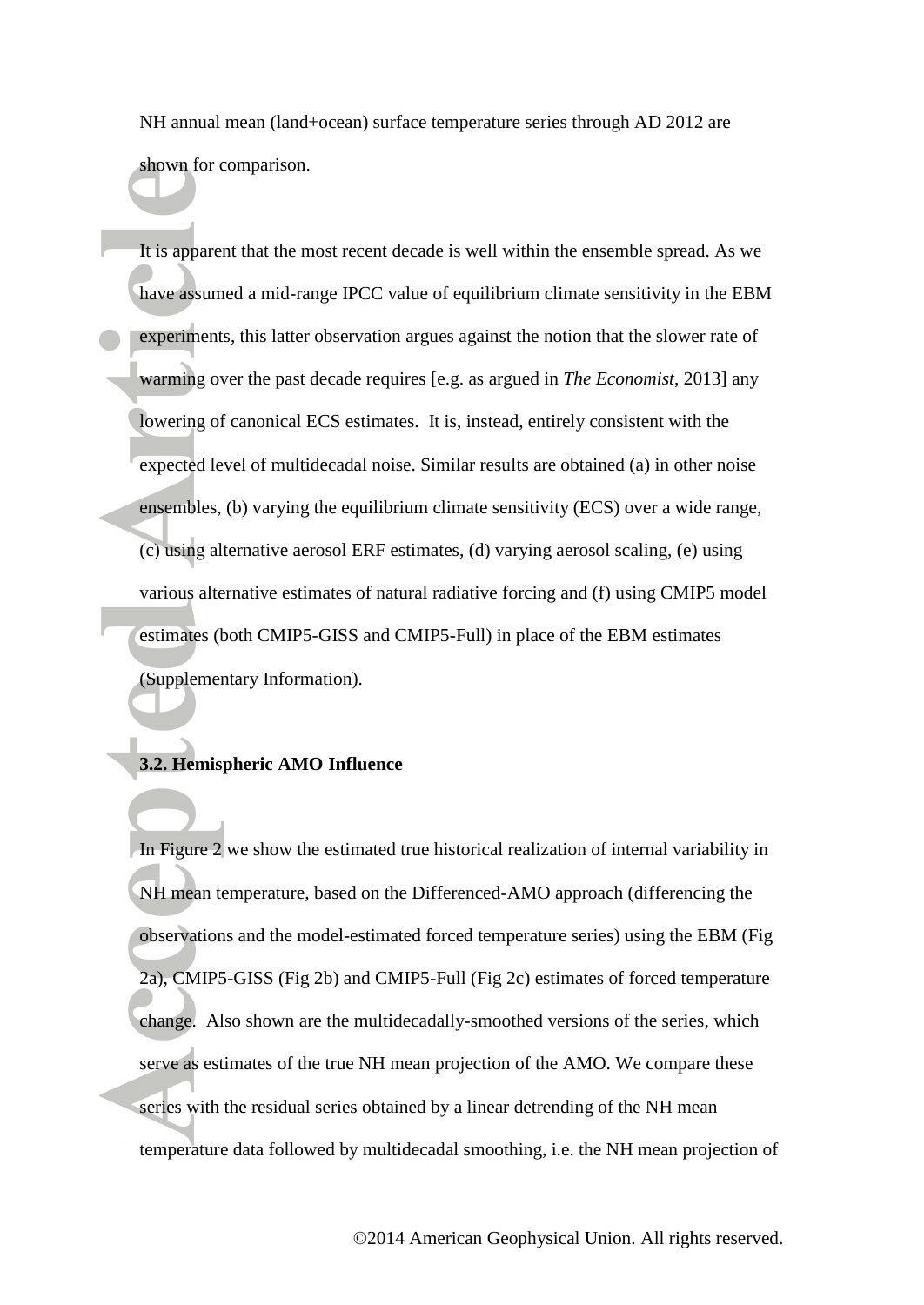the "AMO" series as estimated instead by the Detrended-AMO approach. The AMO oscillation in the coupled model simulations of *Knight et al* [2005] was found to have a NH mean amplitude  $A = 0.09 \degree C$  (standard error 0.02  $\degree C$ ). For a simple (i.e. sinusoidal) oscillation, the root-mean-square deviation is related to the amplitude by  $\sigma$  $=$ *A*/ $\sqrt{2}$ . The *Knight et al* [2005] result thus gives a two standard error range  $\sigma$  = 0.064  $+/- 0.028$  °C. The AMO series estimated by the Differenced-AMO approach has a root-mean-square deviation,  $\sigma = 0.054 \degree C$  (EBM),  $\sigma = 0.043 \degree C$  (CMIP5 GISS E2-R), and  $\sigma$  =0.056 °C (CMIP5-Full), all within the uncertainty interval of the *Knight et al* estimate. By contrast, the Detrended-AMO method yields a putative AMO signal with σ =0.13 <sup>o</sup>C, twice as large as the *Knight et al* estimate, and well outside its two standard error bounds.

An additional problem with the Detrended-AMO approach (as much an issue as the *amplitude* overestimation) is the severe bias observed in the inferred *phase* of the AMO. The Detrended-AMO series using either the EBM, CMIP5-GISS or CMIP5- Full model estimate of the forced component, shows a substantial  $({\sim}$  -0.2 <sup>o</sup>C) negative peak in the mid 1970s and a positive peak cresting at present. As noted in previous work [*Mann and Emanuel*, 2006; *Santer et al*, 2006; *Booth et al*, 2012; *Evan*, 2012; *Dunstone et al*, 2013] the former feature is almost certainly associated with the strong anthropogenic sulphate aerosol cooling in the Northern Hemisphere from the 1950s-1970s. Applying the Detrended-AMO approach directly to the model-estimated forced component alone, we observe these same main features, including the 1950s-1970s decrease (Figure 2). We conclude that those features arise from forced changes in temperature rather than internal multidecadal variability.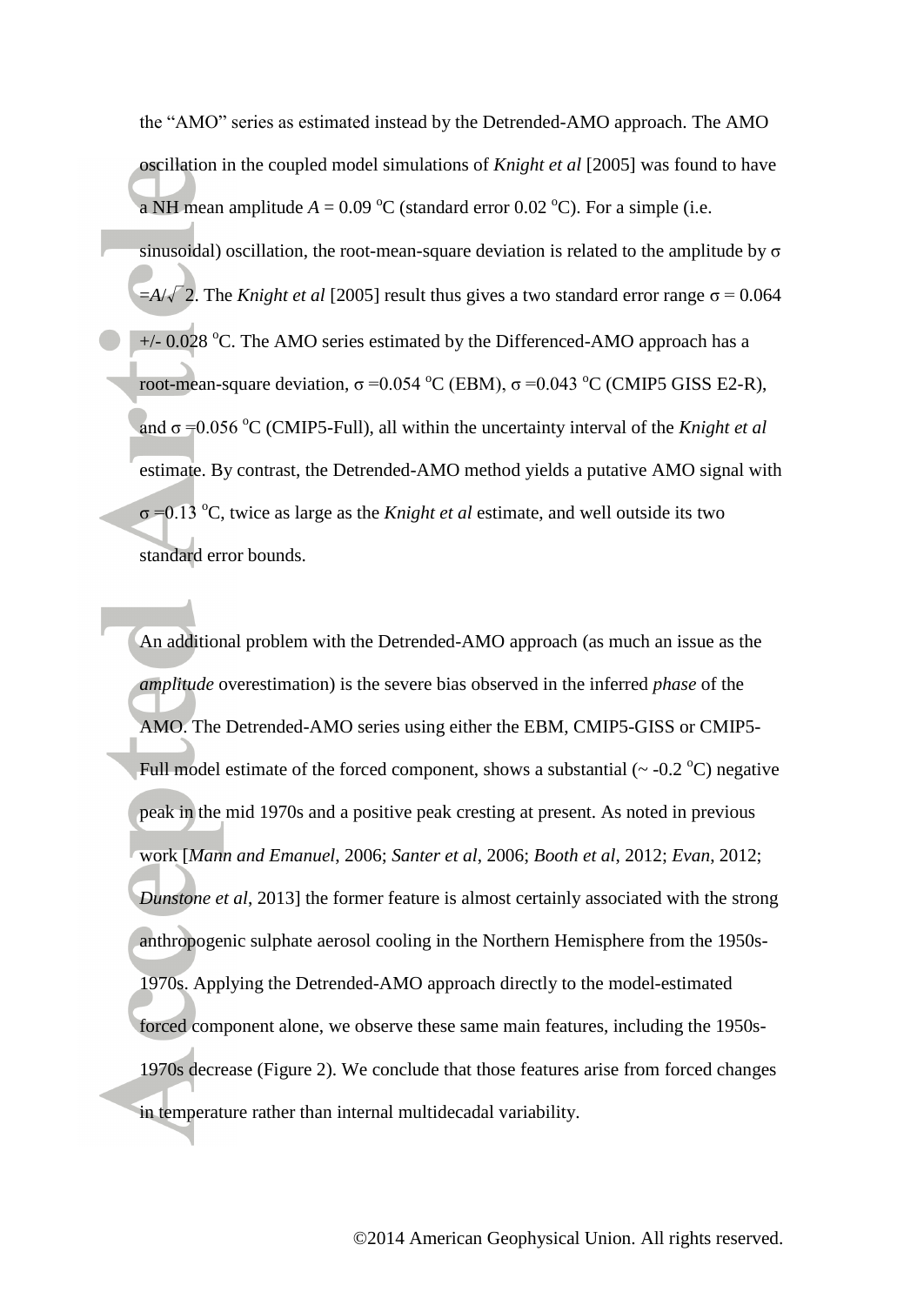The Differenced-AMO approach indeed suggests a very different AMO history,

regardless of whether the EBM, CMIP-GISS or CMIP-Full series is used to estimate the forced component. Most importantly, a positive peak is now observed during the 1990s, with a subsequent decline through present (Figure 2). That decline is associated with the much-discussed [*The Economist*, 2013; *Allen et al*, 2012; *Stocker et al*, 2013] deficit of observed vs. model-predicted warming over the past decade. It is thus reasonable to infer that the real AMO has played at least a modest role in that deficit. To the extent that the AMO is an oscillatory mode, it is furthermore reasonable to assume that this cooling effect is fleeting, and that the AMO is likely to instead add to anthropogenic warming in the decades ahead.

Some recent studies indicate that initializing the state of the AMOC improves coupled model hindcasts of North Atlantic warming since the mid 1990s [*Yeager et al*, 2012; *Msadek et al*. 2013], which might appear to conflict with our finding of an AMO cooling signal during this time frame. The improvement in skill, however, may simply be a consequence of data assimilation, which serves to correct imperfect or missing model physics by "nudging" the model toward the true climate state. Given "red noise" climate persistence, such nudging guarantees that an initialized model will exhibit more near-term skill than an uninitialized model, but it doesn't tell us whether the initial state assimilated into the model was primarily a result of internal variability, forced variability, or some combination thereof.

The biasing effect of the Detrended-AMO approach becomes even clearer when we analyze the five synthetic alternative NH mean temperature realizations, and compare (Fig. 3) the true AMO signal (which is known precisely in these cases since the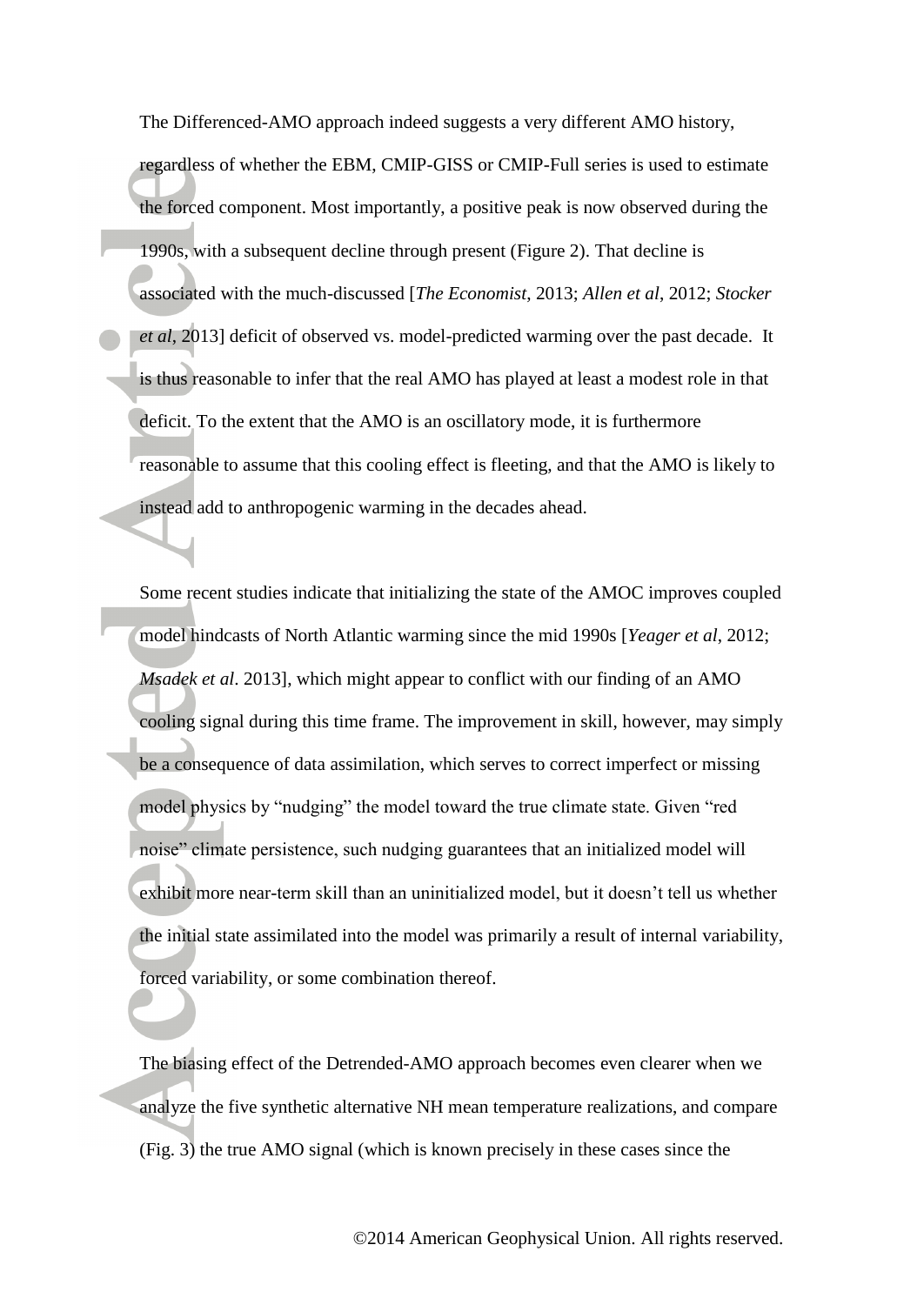internal variability was specified *a priori*) and the Detrended-AMO signal. The true AMO signals are—as they represent independent realizations of multidecadal noise uncorrelated among the five realizations (Fig. 3a). They are seen to have random relative phase (i.e. random timings of negative and positive peaks), with typical peak amplitude  $A \sim 0.1 \degree C$ . The random surrogates are qualitatively similar in their attributes to the Differenced-AMO estimate of the real-world AMO series. By contrast, the Detrended-AMO signals (Fig. 3b) show amplitudes  $A \sim 0.25 \degree C$  that are inflated by more than a factor of two. Further, they are largely all in phase with the Detrended-AMO signal diagnosed from observations (Fig. 2), an artifact of the common forced signal masquerading as coherent low-frequency noise. The small spread in phase among the different surrogates arises from the contribution of the true random "AMO" variability shown in Fig 3a.

The above findings are robust (see Supplementary Information) with respect to whether the EBM or two different CMIP5 (GISS and Full) forced NH mean temperature estimates are used, and in the case of the EBM, the precise equilibrium climate sensitivity, particular anthropogenic aerosol forcing series used, and assumptions regarding the amplitude of indirect aerosol forcing.

#### **3.3. "Stadium Waves"**

Finally, we examine the simulation of five AMO-related "indices". Each index, as noted earlier, has been degraded with an independent realization of additive white noise to have a correlation of  $r=0.5$  with the modeled NH mean temperature series, and then smoothed to highlight multidecadal (greater than 50 year) timescale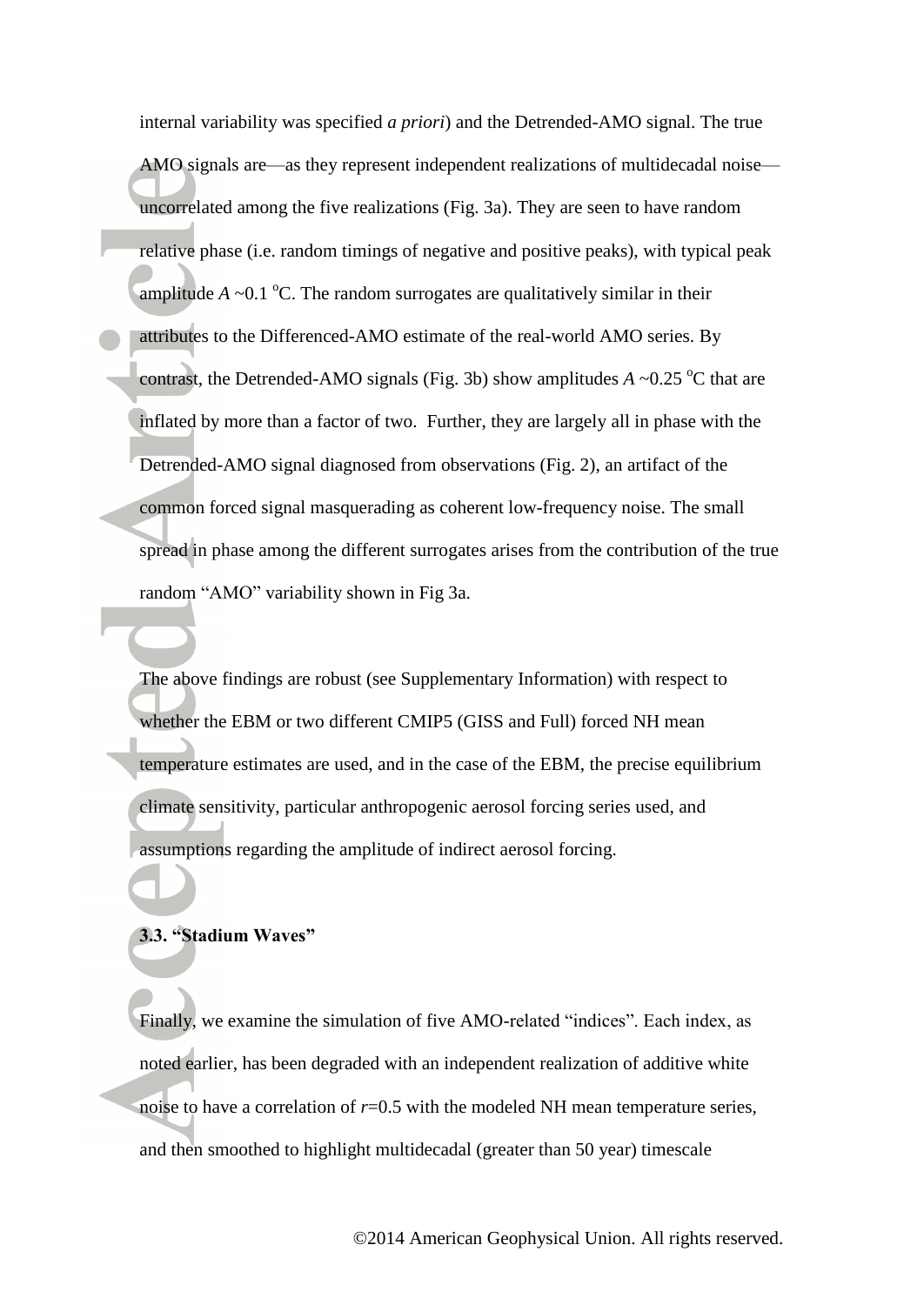variability. The multidecadal noise component is once again random and uncorrelated across series by construction (Fig. 4a), so any "oscillation" that is coherent across the five series must come instead from the common forced component. Indeed, the Detrended-AMO approach (Fig. 4b) yields an apparent multidecadal "AMO" oscillation that is coherent across the indices, an artifact of the residual forced signal masquerading as an apparent low-frequency oscillation. The apparent "AMO" signal is most coherent across indices during the most recent half century, when the forcing is largest.

Another important feature apparent in this comparison is that the low-frequency noise leads to substantial perturbations in the overall "phase" of the apparent "AMO" signal (Fig. 4b) giving the appearance of a propagating wave or "stadium wave" in the parlance of *Wyatt et al* [2012]. In previous work applying the Detrended-AMO approach to estimate the "AMO" signal in a wide variety of climate indices [*Wyatt et al,* 2012; *Wyatt and Curry*, 2013], such a feature was interpreted as an indication of an AMO oscillation impacting a wide range of climate phenomena as it propagates through the climate system. Our analysis suggests that this feature is instead an artifact of the residual forced signal that remains after linear detrending (the Detrended-AMO procedure), combined with random perturbations in the apparent phase of the "oscillation" for any particular climate index, due to the low-frequency effects of the additive noise.

Although the precise results depend (see Supplementary Information) on the particular estimate (EBM, CMIP5-GISS or CMIP5-Full) used for the forced signal, and in the case of the EBM, the assumed equilibrium climate sensitivity, as well as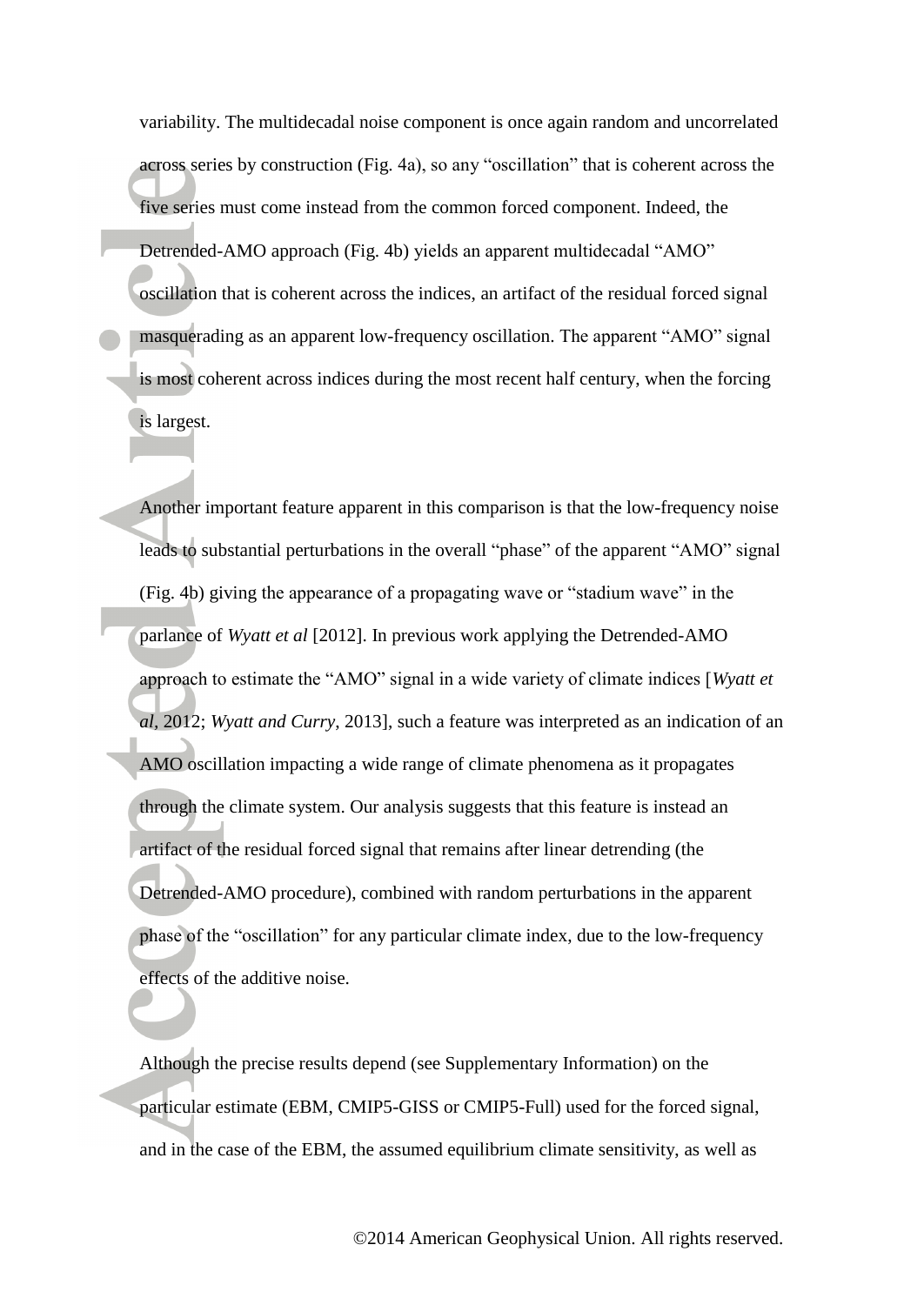the forcing series used and the amplitude of indirect effects assumed, the basic conclusions above are once again robust with respect to all such details.

#### **4. Conclusions**

By comparing model-based estimates of forced temperature changes (using both an EBM and ensemble means of the CMIP5 model simulations) with observed NH mean temperatures over the historical era, we are able to empirically diagnose the internal variability component of NH mean temperature. A simple statistical model applied to that component is then used to generate an ensemble of noise realizations and an ensemble of alternative NH mean temperature series. Actual NH mean temperatures—including the temperature trend over the past decade—are shown to be consistent with that ensemble. We conclude that there is no inconsistency between recent observed and modeled temperature trends. As a corollary, recent temperature observations are entirely consistent with prevailing mid-range estimates of climate sensitivity.

We use the same ensemble to evaluate the faithfulness of the "Detrended Residual" approach to estimating internal (AMO-related) variability, wherein temperature data are linearly detrended, the residual is interpreted as internal variability, and the multidecadal component of the residual is interpreted as representing a low-frequency "AMO" oscillation. In cases where the signal is known *a priori*, we show that this procedure yields a biased estimate of the true AMO signal in the data. The procedure attributes too large an amplitude to the AMO signal and a biased estimate of its phase. Wherein application of the flawed Detrended-AMO approach attributes some of the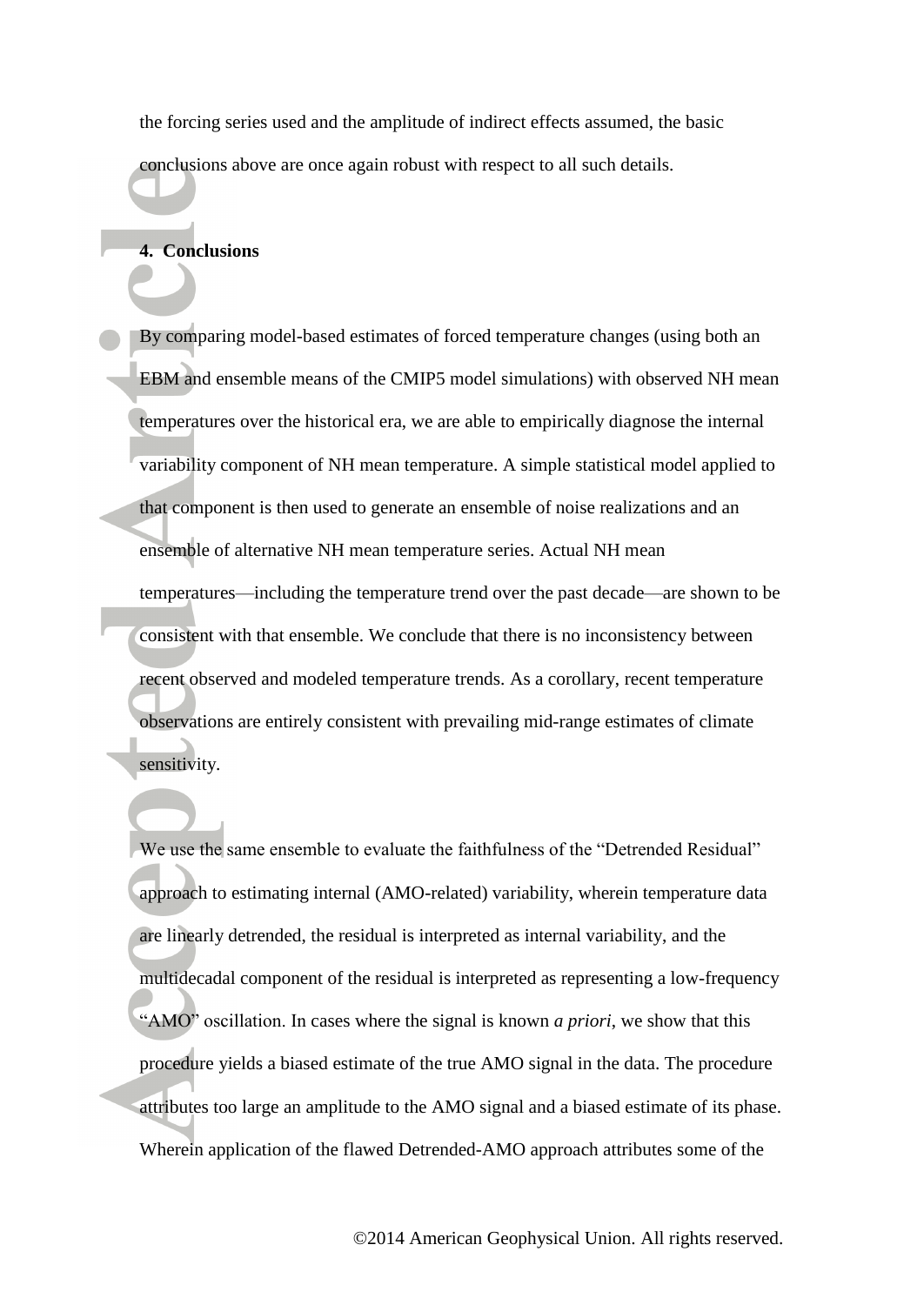recent NH mean temperature rise to an AMO signal, the true AMO signal instead appears likely to have contributed to a relative *cooling* over the past decade, explaining some of the observed slowing of warming during that timeframe. We find that claims of a "stadium wave" AMO signal propagating through the global climate are likely an artifact of the Detrended-AMO procedure as well.

#### *Acknowledgements:*

All raw data, ©Matlab code, and results from our analysis are available at the supplementary website:

[http://www.meteo.psu.edu/~mann/supplements/GRL\\_AMO14.](http://www.meteo.psu.edu/~mann/supplements/GRL_AMO14) We thank Drew Shindell, Ron Miller, Larisa Nazarenko and Gavin Schmidt of NASA/GISS for input regarding aerosol forcing estimates and provision of the GISS NINT aerosol forcing series*.* BAS acknowledges the U.S. National Science Foundation AGS-PRF (AGS-1137750). We also thank the two anonymous reviewers of the manuscript for their helpful comments.

## **References**

Allen, M. R., J. F. B. Mitchell, and P. A. Stott (2013), Test of A Decadal Climate Forecast, *Nat. Geosci.*, *6*, 243–244.

Booth, B. B. B., N. J. Dunstone, P. R. Halloran, T. Andrews, and N. Bellouin (2012), Aerosols implicated as a prime driver of twentieth-century North Atlantic climate variability, *Nature*, *484*, 228–232.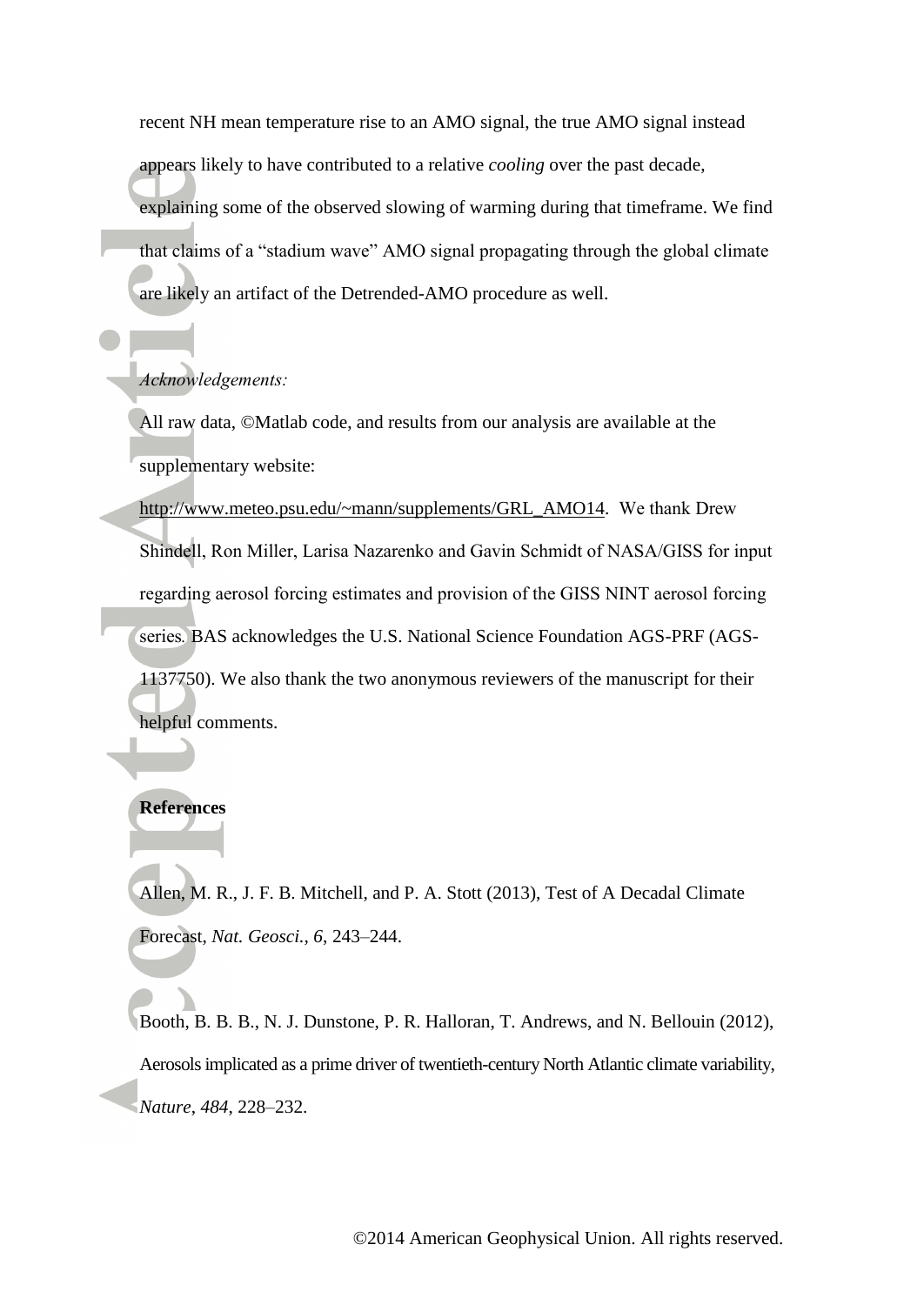Boucher et al. (2013) Clouds and Aerosols. In Climate change 2013: the physical science basis. Working Group I contribution to the Fifth Assessment Report of the Intergovernmental Panel on Climate Change (eds. Stocker et al.).

Brohan, P., J. J. Kennedy, I. Haris, S. F. B. Tett, and P. D. Jones (2006), Uncertainty estimates in regional and global observed temperature changes: a new dataset from 1850, *J. Geophys. Res.*, *111*, D12106, doi:10.1029/2005JD006548.

Carslaw et al. (2013), Large contribution of natural aerosols to uncertainty in indirect forcing, *Nature*, 503, 67-71.

Delworth, T., S. Manabe, and R. J. Stouffer (1993), Interdecadal variations of the thermohaline circulation in a coupled ocean-atmosphere model, *J. Clim*., *6*, 1993–

2011.

Delworth, T. L., S. Manabe, and R. J. Stouffer (1997), Multidecadal climate variability in the Greenland Sea and surrounding regions: A coupled model simulation, *Geophys. Res. Lett*., *24*, 257–260.

Delworth, T. L., and M. E. Mann (2000), Observed and Simulated Multidecadal Variability in the Northern Hemisphere, *Clim. Dynam.*, *16*, 661–676.

Delworth, T. L., R. Zhang, and M. E. Mann (2007), Decadal to Centennial Variability of the Atlantic from Observations and Models, in Past and Future Changes of the Oceans Meridional Overturning Circulation: Mechanisms and Impacts, Geophys.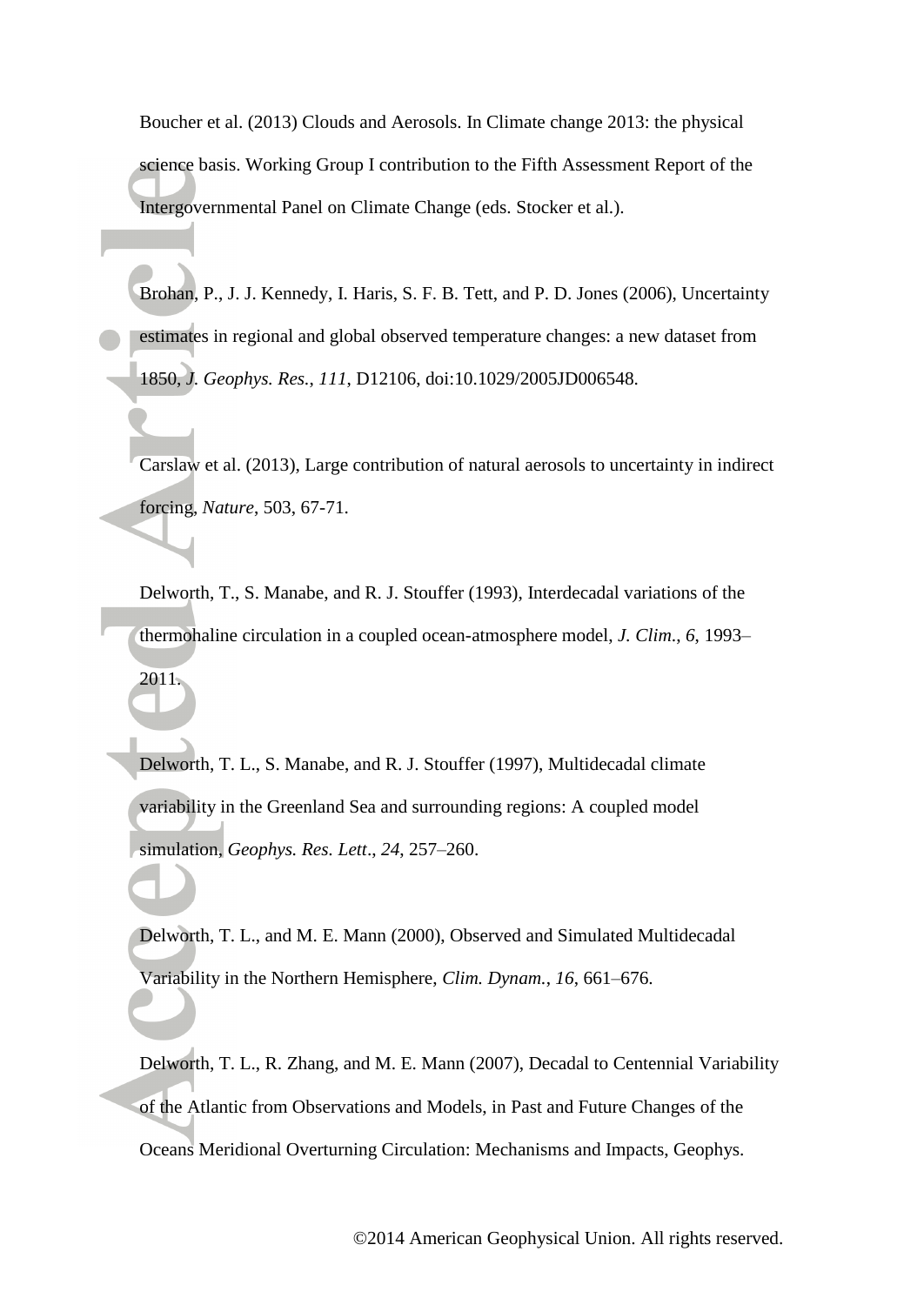Monogr. Ser., vol. 173, edited by A. Schmittner, J. C. H. Chiang, and S. R. Hemming, pp.131–148, AGU, Washington, D. C.

Dunstone N. J, D. M. Smith, B. B. B. Booth, L. Hermanson, and R. Eade (2013), Anthropogenic aerosol forcing of Atlantic tropical storms, *Nat. Geosci.*, *6*, 534–539, doi:10.1038/NGEO1854.

Enfield, D. B., A. M. Mestas-Nuñez, and P. J. Trimble (2001), The Atlantic multidecadal oscillation and its relation to rainfall and river flows in the continental US, *Geophys. Res. Lett*., *28*, 2077–2080.

Evan, A. (2012), Aerosols and Atlantic aberrations, *Nature*, *484*, 170–171. doi:10.1038/nature11037, 2012.

Flato et al. (2013) Evaluation of Climate Models. In Climate change 2013: the physical science basis. Working Group I contribution to the Fifth Assessment Report of the Intergovernmental Panel on Climate Change (eds. Stocker et al.).

Folland, C. K., D. E. Parker, and F. E. Kates (1984), Worldwide marine temperature fluctuations 1856-1981, *Nature*, *310*, 670–673.

Folland, C. K., D. E. Parker, and T. N. Palmer (1986), Sahel rainfall and worldwide sea temperatures 1901–85, *Nature*, *320*, 602–607.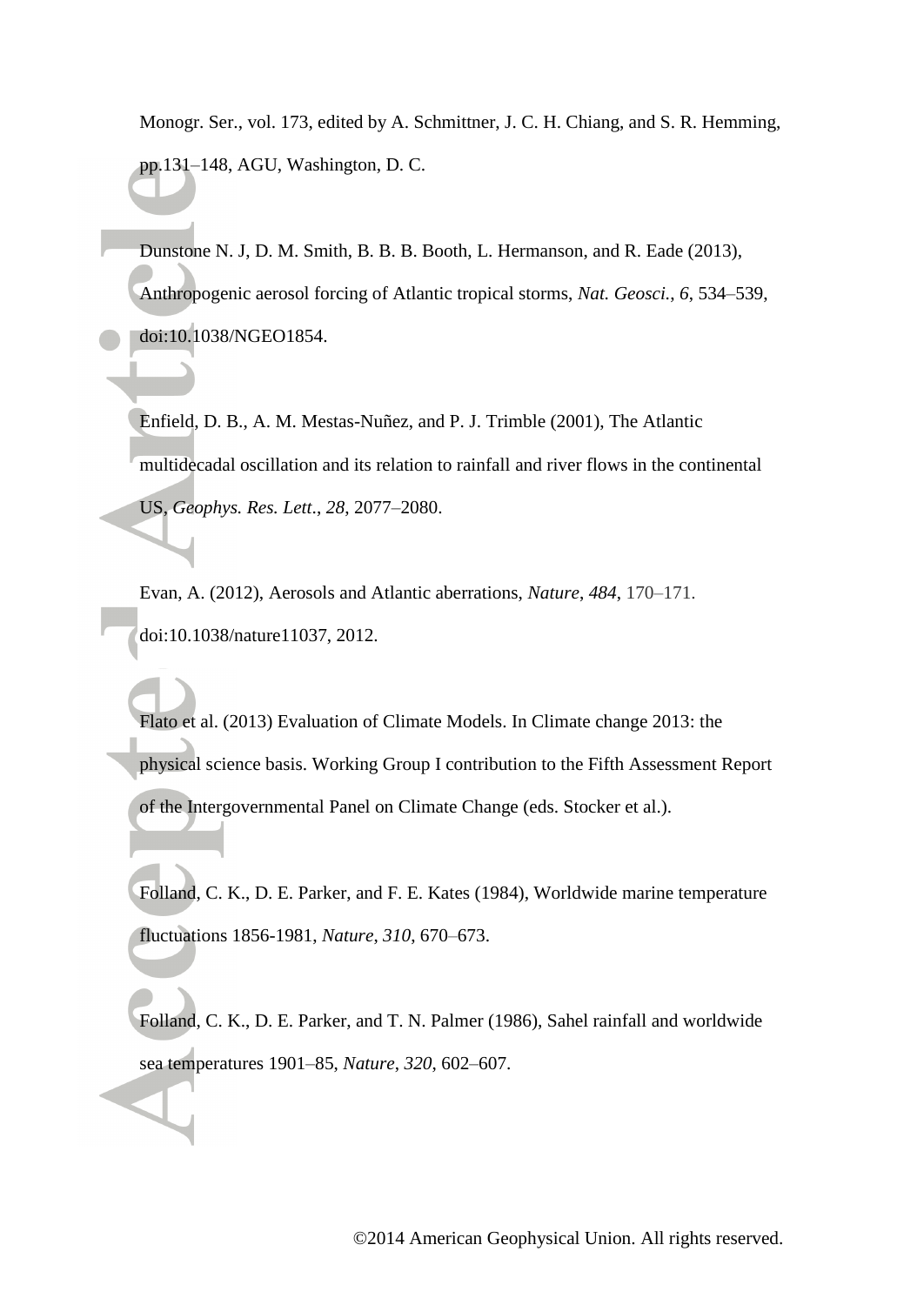Goldenberg, S. B., C. W. Landsea, A. M. Mestas-Nuñez, and W. M. Gray (2001), The recent increase in Atlantic hurricane activity: Causes and implications, *Science*, *293*, 474–479.

Hansen, J., Mki. Sato, R. Ruedy, K. Lo, D.W. Lea, and M. Medina-Elizade, 2006: Global temperature change. *Proc. Natl. Acad. Sci.*, **103**, 14288-14293, doi:10.1073/pnas.0606291103.

Hurrell, J. W. (1996), Influence of Variations in Extratropical Wintertime Teleconnections on Northern Hemisphere Temperature, *Geophys. Res. Lett*., *23*, 665– 668.

Kerr, R. A. (2000), A North Atlantic climate pacemaker for the centuries, *Science*, *288*, 1984–1985.

Knight, J. R., R. J. Allan, C. K. Folland, M. Vellinga, and M. E. Mann (2005), A Signature of Persistent Natural Thermohaline Circulation Cycles in Observed Climate, *Geophys. Res. Lett*., *32*, L20708, doi: 10.1029/2005GL02423.

Koch, D. et al. (2011), Coupled aerosol-chemistry-climate twentieth century transient model investigation: Trends in short-lived species and climate responses. *J. Climate*, *24*, 2693–2714, doi:10.1175/2011JCLI3582.

Kushnir, Y. (1994), Interdecadal variations in North Atlantic sea surface temperature and associated atmospheric conditions, *J. Clim.*, *7*, 141–157.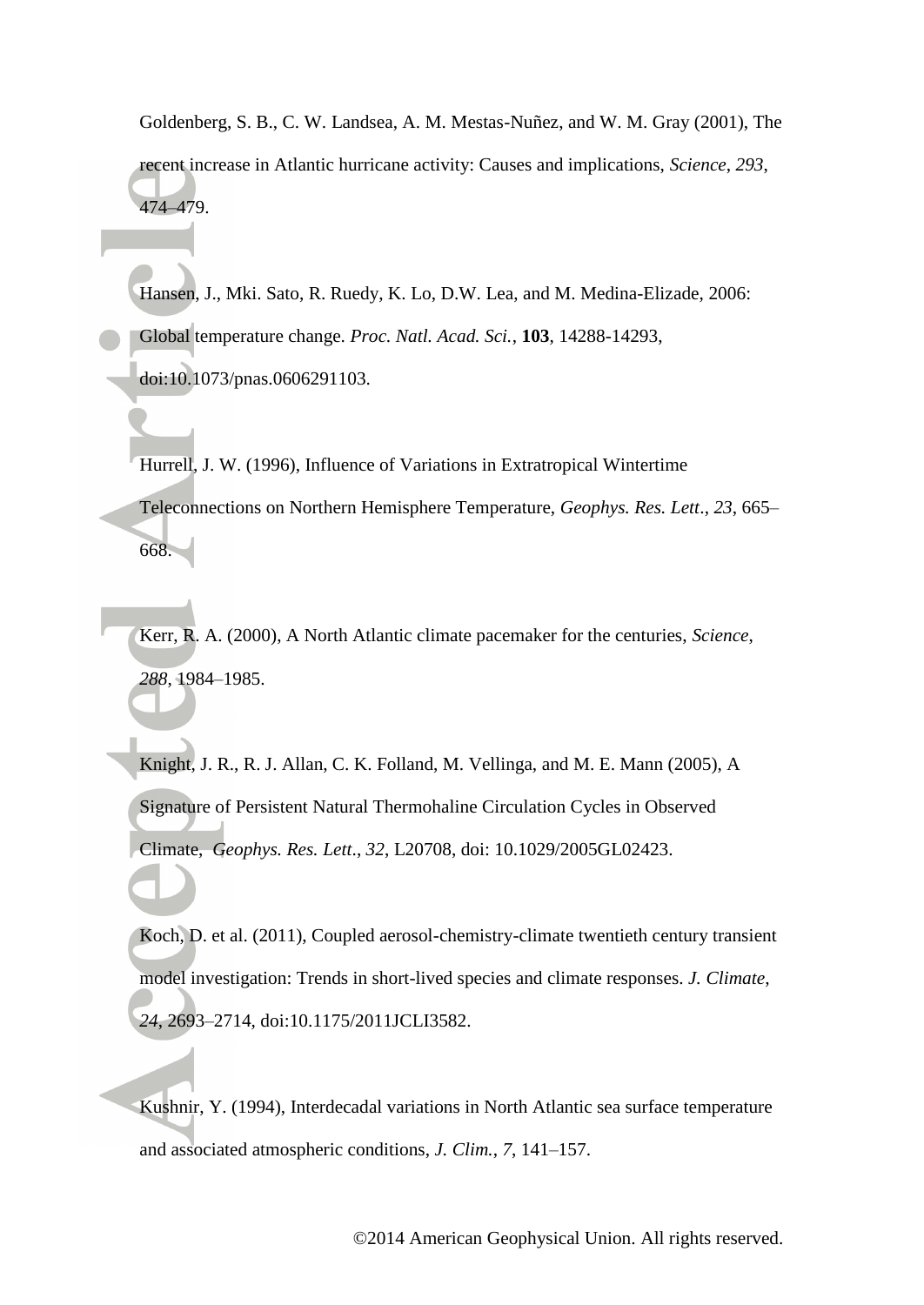Mann, M. E. (2008), Smoothing of Climate Time Series Revisited, *Geophys. Res. Lett*., *35*, L16708, doi:10.1029/2008GL034716.

Mann, M. E. (2011), On Long Range Dependence in Global Surface Temperature Series, *Climatic Change*, *107*, 267–276.

Mann, M. E. (2012), The Hockey Stick and the Climate Wars, Columbia University Press, New York, N. Y., pp. 384.

Mann, M. E., and J. Park (1994), Global-scale modes of surface temperature variability on interannual to century timescales, *J. Geophys. Res.*, *99*, 819–833.

Mann, M. E., J. Park, and R. S. Bradley (1995), Global interdecadal and century-scale climate oscillations during the past 5 centuries, *Nature*, *378*, 266–270.

Mann, M. E., and J. Park (1996), Joint Spatio-Temporal Modes of Surface Temperature and Sea Level Pressure Variability in the Northern Hemisphere During the Last Century, *J. Clim.*, *9*, 2137–2162.

Mann, M. E., and K. A. Emanuel (2006), Atlantic Hurricane Trends linked to Climate Change, *Eos*, *87*(24), 233–241.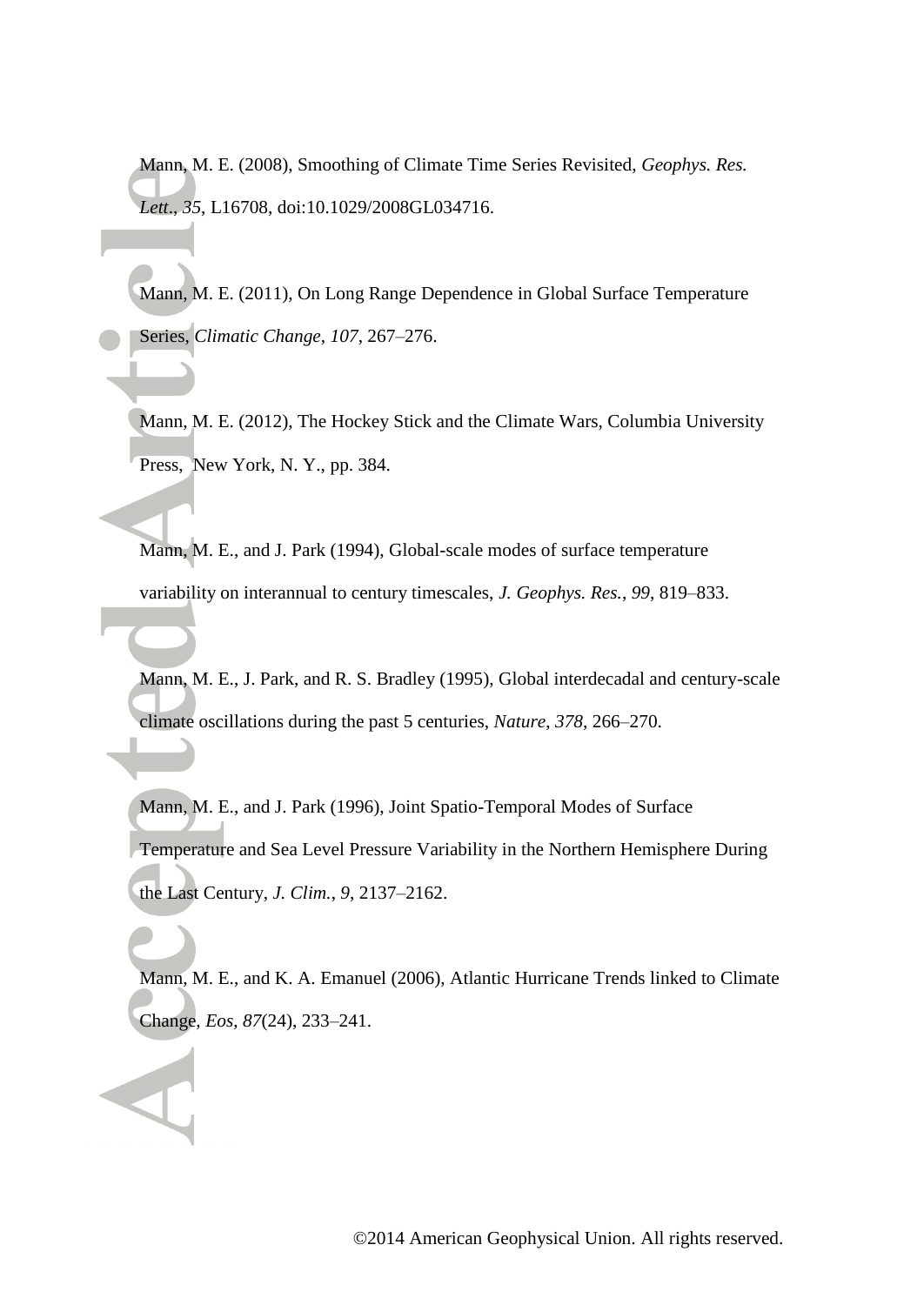Mann, M. E., J. D. Fuentes, and S. Rutherford (2012), Underestimation of Volcanic Cooling in Tree-Ring Based Reconstructions of Hemispheric Temperatures, *Nat. Geosci.*, *5*, 202–205.

Msadek, R., W. E. Johns, S. G. Yeager, G. Danabasoglu, T. L. Delworth, and A. Rosati*,* (2013),,The Atlantic meridional heat transport at 26.5ºN and its relationship with the MOC in the RAPID array and the GFDL and NCAR coupled models *J. Climate*, *26*, 4335–4356.

North, G. R., R. F. Cahalan, and J. A. Coakley (1981), Energy balance climate models, *Rev. Geophys*., *19*, 91–121.

Santer, B. D., T. M. L. Wigley, P. J. Gleckler, C. Bonfils, M. F. Wehner, K. AchutaRao, T. P. Barnett, J. S. Boyle, W. Brüggemann, M. Fiorino, N. Gillett, J. E. Hansen, P. D. Jones, S. A. Klein, G. A. Meehl, S. C. B. Raper, R. W. Reynolds, K. E. Taylor, and W. M. Washington (2006), Forced and unforced ocean temperature changes in Atlantic and Pacific tropical cyclogenesis regions, *Proc. Natl. Acad. Sci. USA*, *103*, 905–910.

Schlesinger, M. E., and N. Ramankutty (1994), An oscillation in the global climate system of period 65– 70 years, *Nature*, *367*, 723–726.

Stevens, B. (2013), Aerosols: Uncertain then, irrelevant now, *Nature*, *503*, 47–48.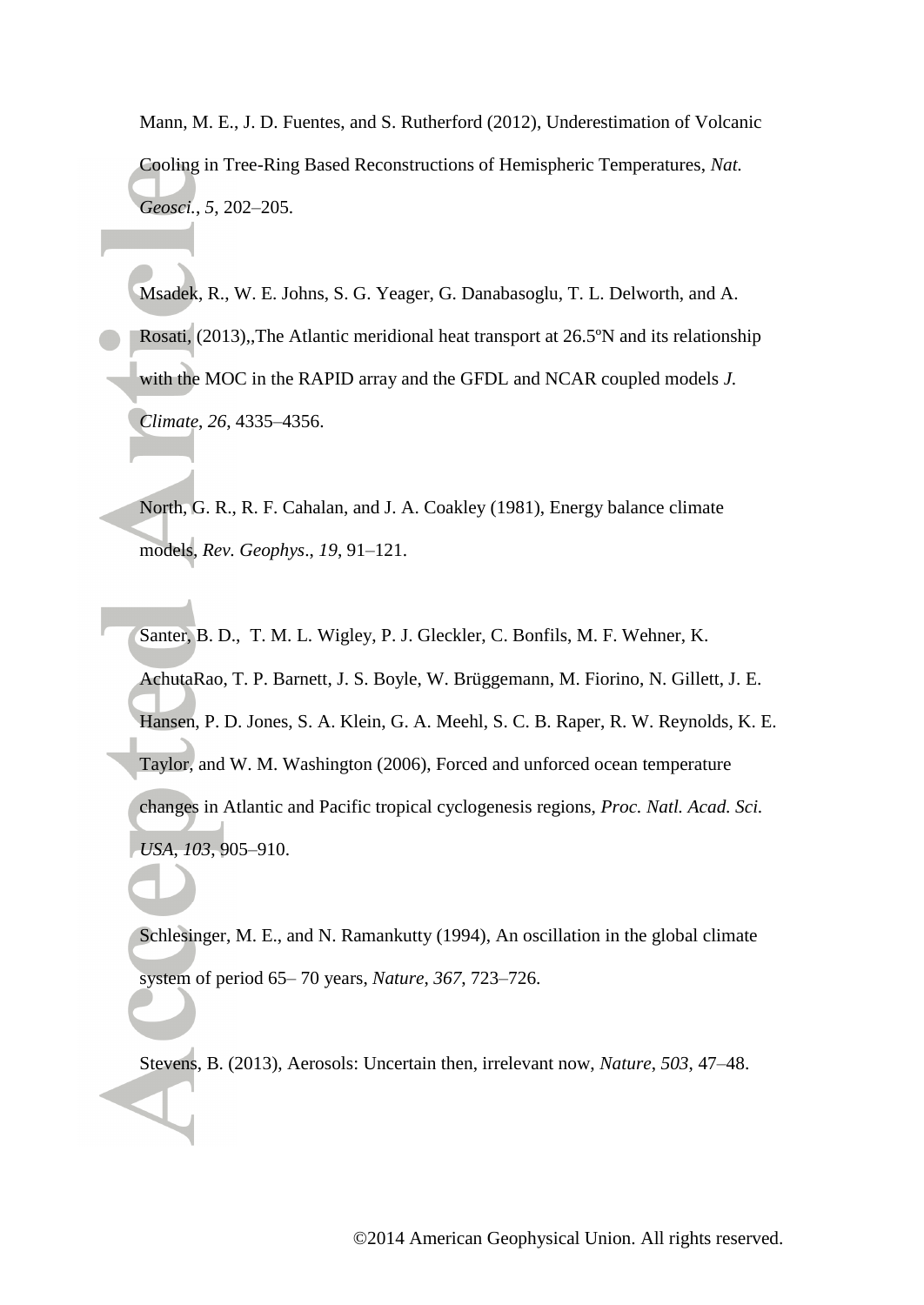Stocker et al. (2013) Climate Change 2013: The Physical Science Basis - Summary for Policymakers. In Climate change 2013: the physical science basis. Working Group I contribution to the Fifth Assessment Report of the Intergovernmental Panel on Climate Change (eds. Stocker et al.).

Ting, M., Y. Kushnir, R. Seager, and C. Li (2009), Forced and internal twentiethcentury SST trends in the North Atlantic, *J. Clim.*, *22*, 1469–1481.

Trenberth, K. E., and D. J. Shea (2006), Atlantic hurricanes and natural variability in 2005, *Geophys. Res. Lett.*, *33*, L12704, doi:10.1029/2006GL026894.

The Economist (editorial), "A Sensitive Matter", March 30, 2013.

http://www.economist.com/news/science-and-technology/21574461-climate-may-beheating-up-less-response-greenhouse-gas-emissions

Wyatt, M. G., S. Kravtsov, and A. A. Tsonis (2012), Atlantic multidecadal Oscillation and Northern Hemisphere's climate variability, *Clim. Dynam.*, *38*(5–6), 929–949. doi:10.1007/s00382-011-1071-8.

Wyatt, M. G., and J. A. Curry (2013), Role for Eurasian Arctic shelf sea ice in a secularly varying hemispheric climate signal during the 20th century, *Clim. Dynam.*, doi: 10.1007/s00382-013-1950-2.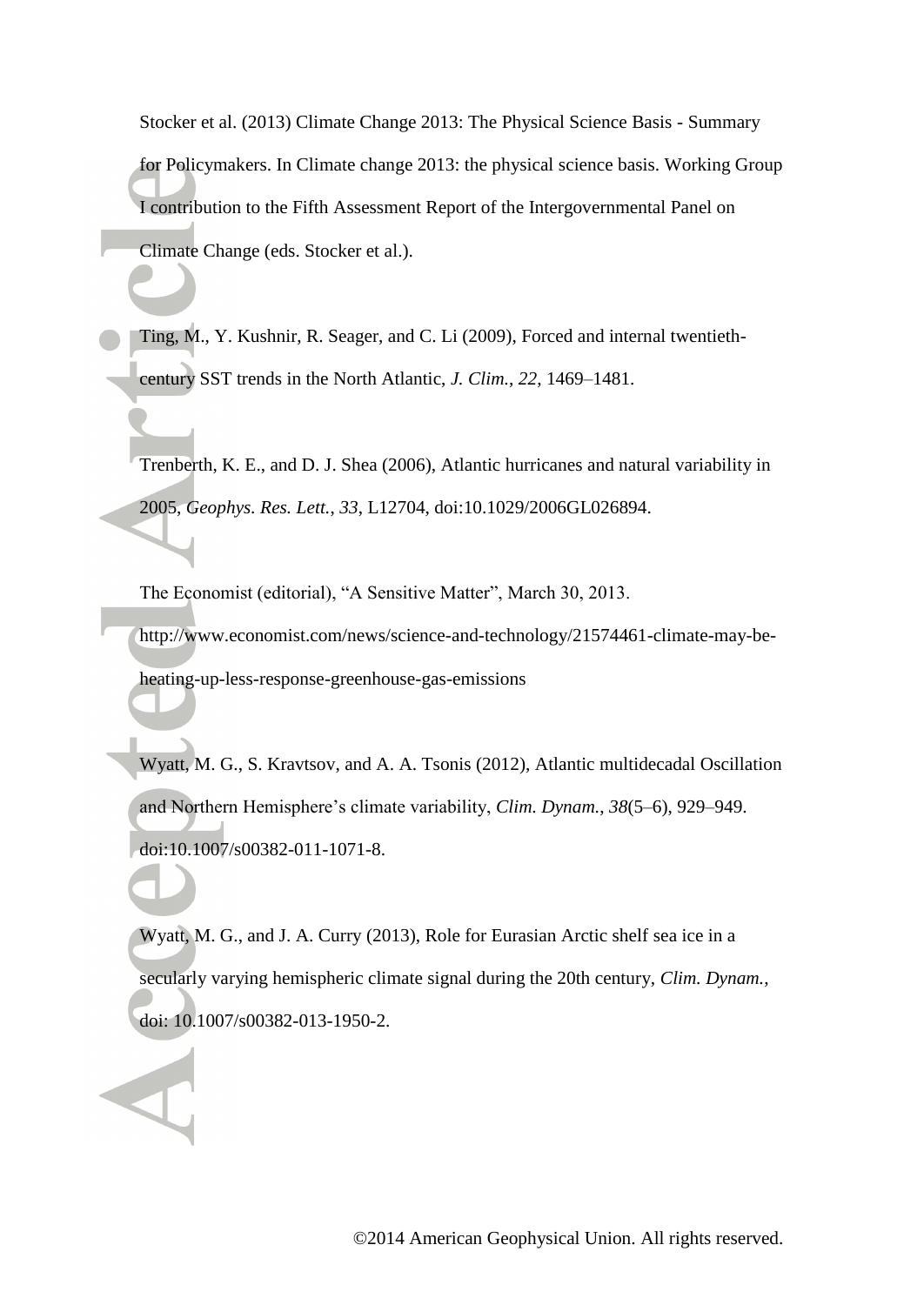Yeager, S., A. Karspeck, G. Danabasoglu, J. Tribbia, and H. Teng (2012), A Decadal Prediction Case Study: Late Twentieth-Century North Atlantic Ocean Heat Content. *J. Climate*, *25*, 5173–5189.

Acc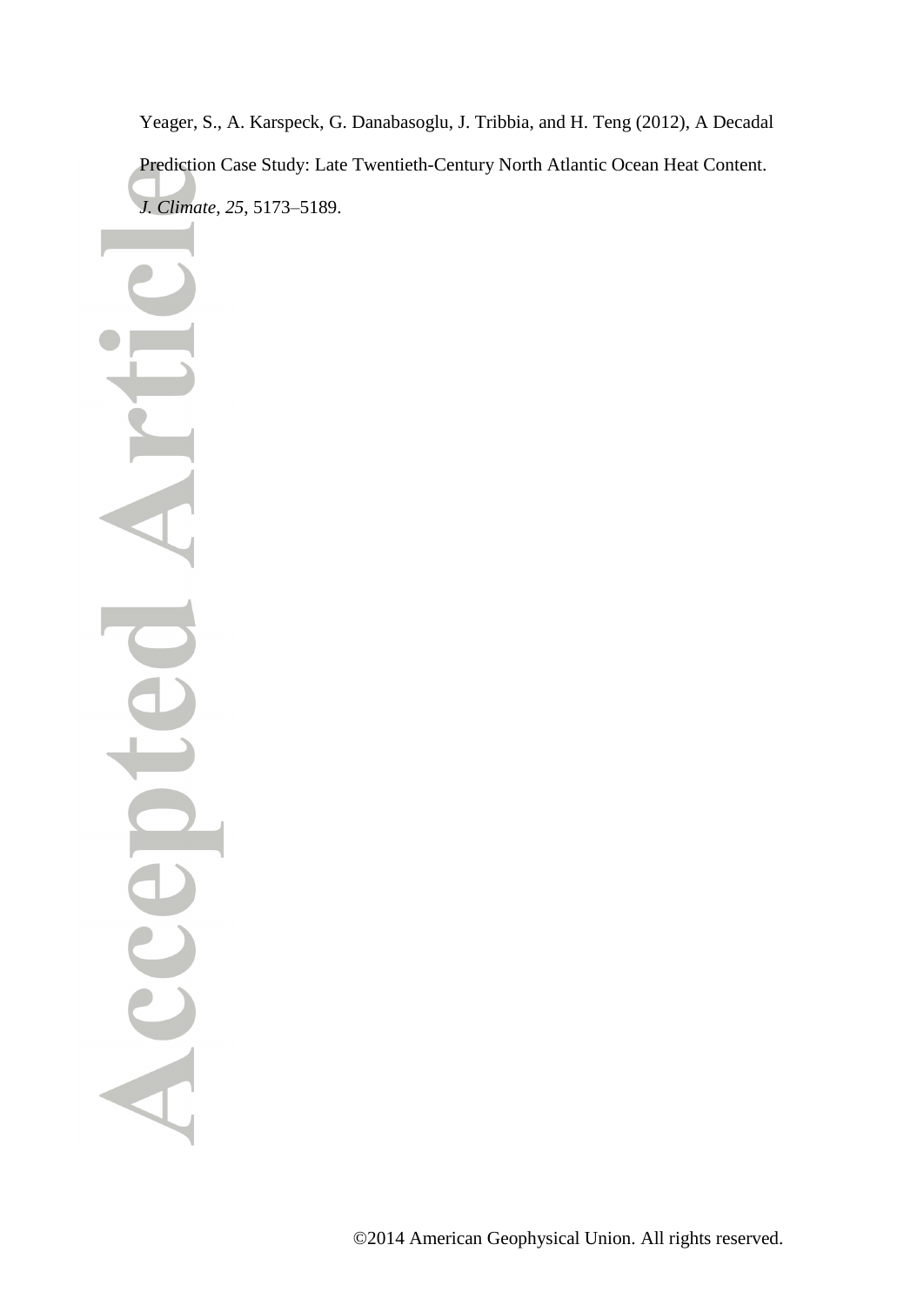

a)

**Figure 1.** Simulated vs. Observed NH mean temperatures. (a) Instrumental annual [HadCRUT4—solid black, GISTEMP—dashed black) NH mean temperatures (AD 1850-2012) along with model-based estimates of forced component using EBM (blue), CMIP5-GISS (green) and CMIP5-Full (cyan). Also shown (b) are EBMsimulated series (blue) along with an ensemble of five different realizations (red, orange, blue, green, cyan) of the estimated internal variability contribution [see Supplementary Information for corresponding results based on CMIP5 simulations]. Anomalies are relative to a pre-industrial (AD 1750-1850) reference period mean.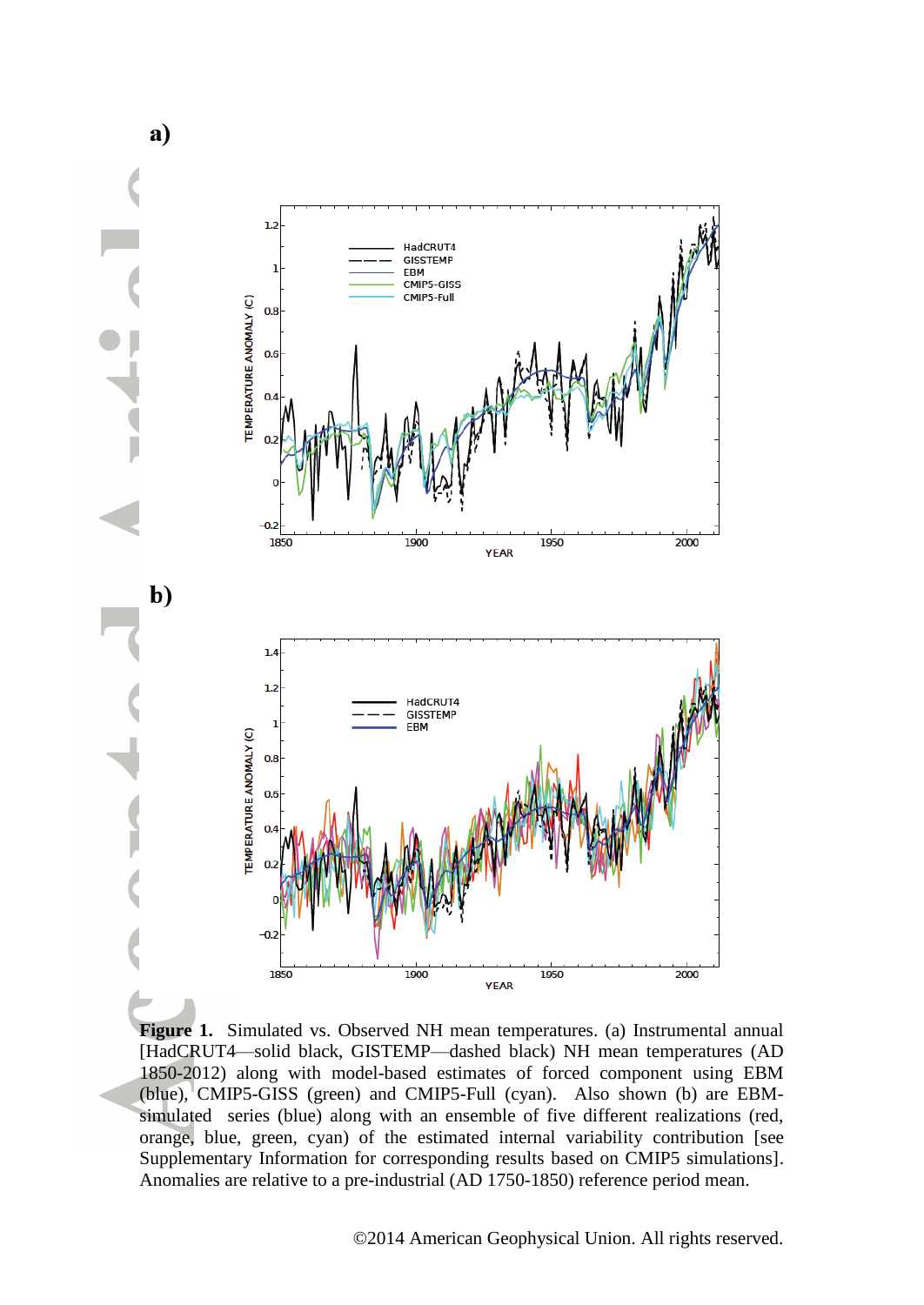

**Figure 2.** Time series of estimated unforced NH mean variability (annual series) and associated multidecadal "AMO" components (smooth curves) based on Differenced-AMO (gray) vs. Detrended-AMO (black) approaches applied to the observational NH mean record, using (a) EBM simulation, (b) CMIP5-GISS and (c) CMIP5-Full. Shown for comparison (blue) is the Detrended-AMO approach applied to the modelsimulated forced series alone. For CMIP5 cases (i.e. b. and c.) the model series end in 2005 but have been extended to 2012 by persistence of the 30 year trend. Similar results are obtained based on persistence of the 2005 value [see Supplementary Information].

 $2000$ 

 $2000$ 

 $\frac{1}{2000}$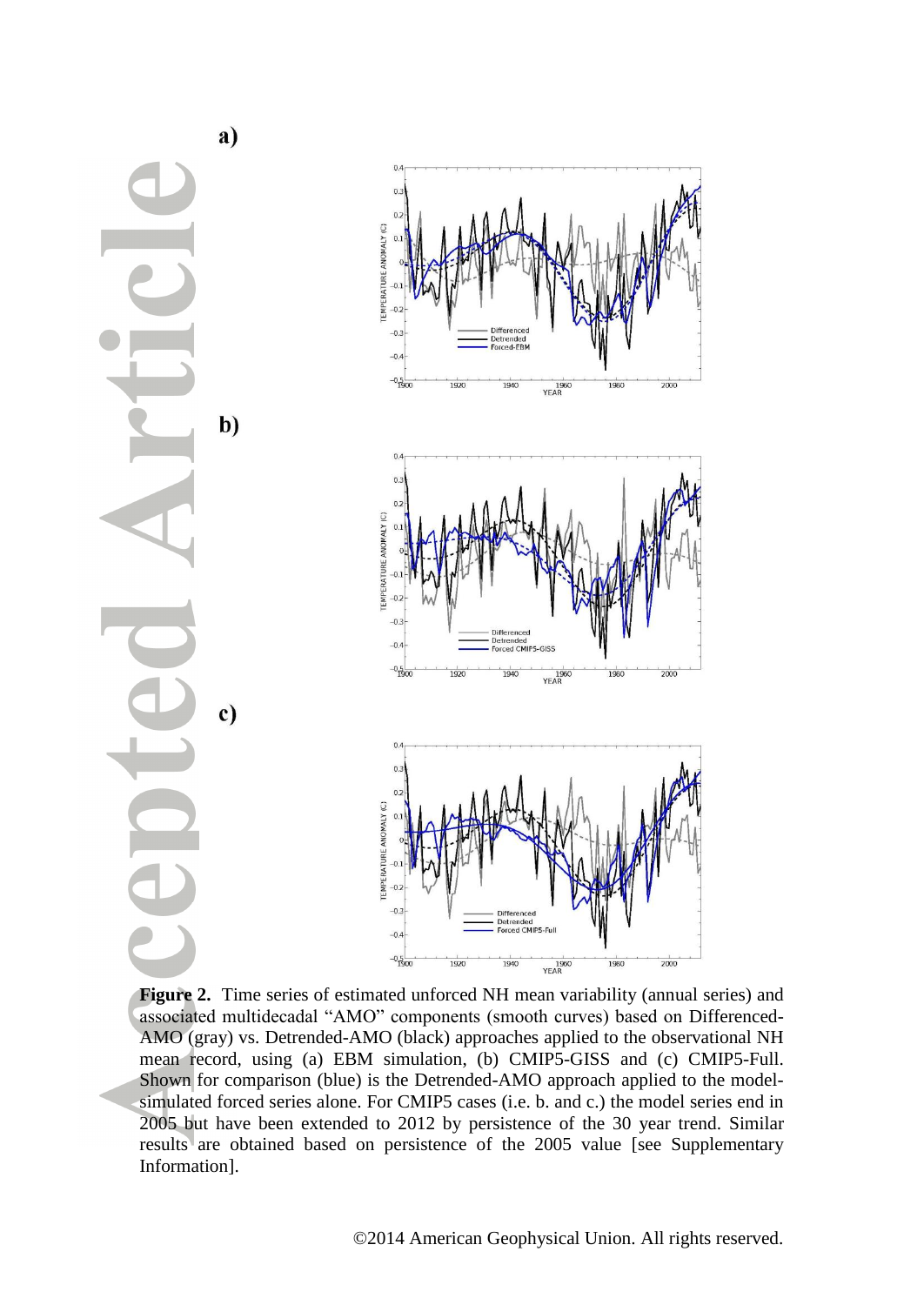

**Figure 3.** Comparison of (a) true NH mean AMO signal (as *a priori* defined) and (b) NH mean AMO signal as estimated by the Detrended-AMO procedure, applied to EBM simulations. Colors correspond to the same five noise realizations shown in Fig. 1. (a) The empirically-estimated Differenced-AMO signal estimate of Fig. 2 (gray). (b) The empirically-estimated Detrended-AMO signal estimate of Fig. 2 (black). See Supplementary Information for corresponding results using CMIP5 simulations.